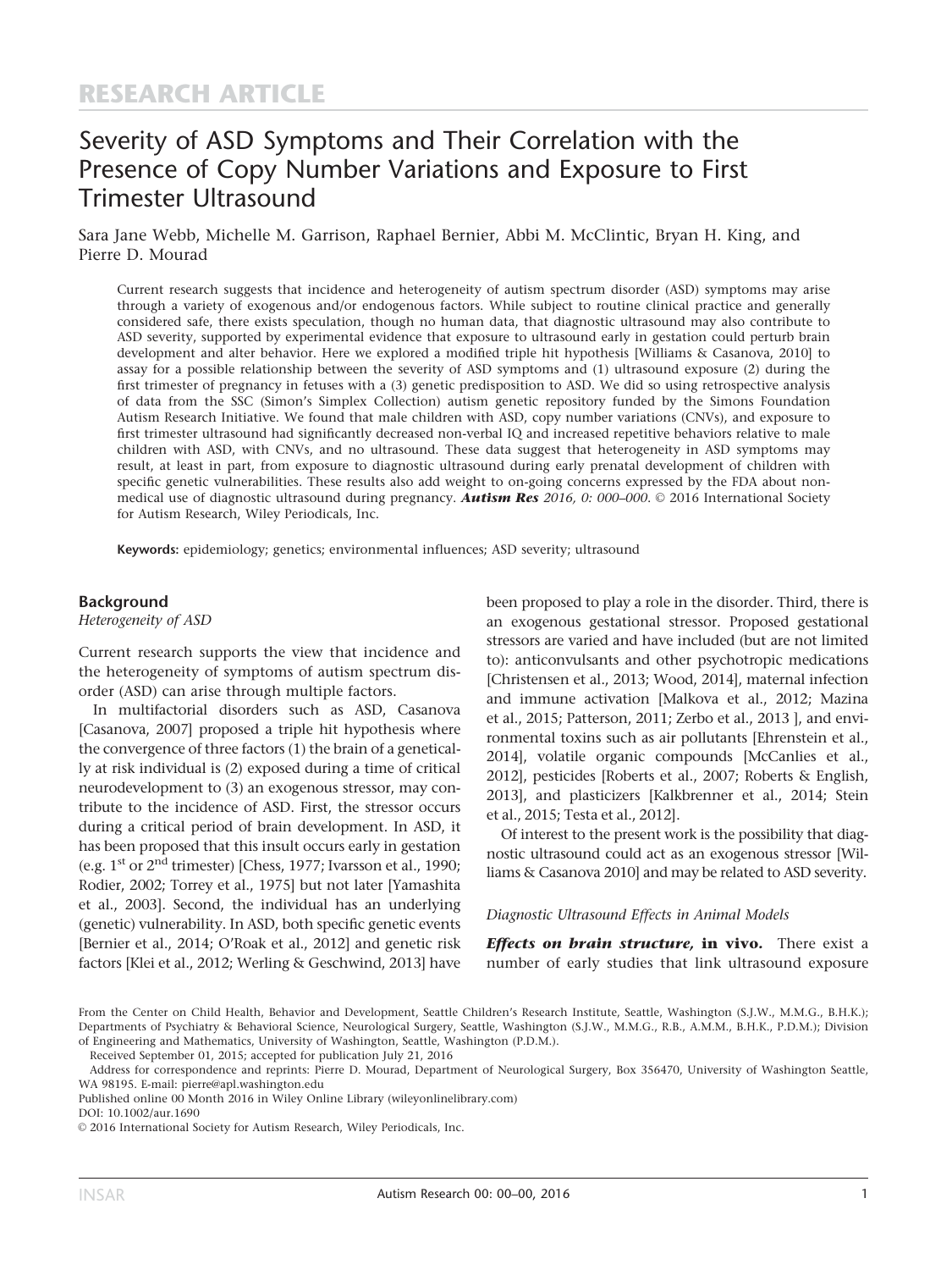in utero in rodents to changes in neuro-anatomy, summarized in Stewart et al. [1985]. Ellisman, Palmer,& André [1987] observed that 30 minutes of diagnostic ultrasound applied to neonatal rat pups disrupted brain myelination compared to sham exposed animals. Ang et al. [2006] found distrupted cortical migratory patterns in mice exposed to a  $30+$  minutes of diagnostic ultrasound in utero relative to shams. Li et al. [2015] exposed rats to 20 minutes of diagnostic ultrasound in utero and observed changes in mRNA and protein expression levels of hippocampal N-methyl-D-aspartate (NMDA) receptor units, brain-derived neurotrophic factor (BDNF), and the presence of damaged hippocampal synapses.

**Effects on behavior, in vivo.** Ultrasound exposure to rodents in utero can also alter their subsequent behavior. For example, decreased locomotor and exploratory activities, as well as decreased learning ability was found in mice exposed to prenatal ultrasound [Devi et al., 1995; Suresh et al., 2002, 2008]. Similarly in macaques exposed to prenatal ultrasound, the authors reported reduced levels of physical activity as compared with control monkeys, with all effects normalizing by age 5–6 months [Tarantal & Hendrickx, 1989]. McClintic et al. [2013] found that that 30 minutes of prenatal ultrasound resulted in juvenile mice that were less social and more hyperactive in social situations than sham exposed mice. Finally, Li et al. [2015] observed a reduction in spatial learning and memory abilities of rats after their exposure to prenatal diagnostic ultrasound. It is important to mention that there exist studies showing negative results after prenatal ultrasound exposure. As an example, Jensh et al. [1995] found that rats exposed to 35 minutes of ultrasound in utero did not exhibit any changes in memory and anxiety tests.

# Diagnostic Ultrasound in Prenatal Clinical Practice

Each decade since the introduction of ultrasound to obstetric medicine, its popularity and use has escalated. In modern obstetrics, it is standard clinical practice to utilize ultrasound to diagnose, date, and monitor the growth of the fetus. From an obstetric perspective, first trimester ultrasound leads to improved prganancy dating, reducing antenatal testing and labor inductions [Caughey, Nicholson, & Washington, 2008; Abramowicz, 2013]. Socio-emotional concerns may also guide ultrasound requests – to provide reassurance of fetal health, to increase paternal and familial involvement, and to provide pictorial momentos [Gudex, Nielsen, & Madsen, 2006]. While rates of use vary based on insurance type and provider [O'Keeffe & Abuhamad, 2013], there has been a significant increase in the utilization of obstetric ultrasound in the last 5 years, including increases in

multiple general ultrasounds in low-risk pregnancies and targeted ultrasound examinations intended for higher risk concerns [You et al., 2010].

While generally considered safe, recent FDA statements regarding the use of prenatal diagnostic ultrasound as well as on-going attention in the scientific literature [Abramowicz, 2013] continue to stress its conservative use for medical purposes. Ultrasound consists of high frequency sound, which when absorbed may lead to thermal (hyperthermia) and non-thermal (cavitation, radiation pressure) effects within tissue [Mourad, 2012]. Energy absorbtion depends on tissue type, exposure, and ultrasound mode, such as for imaging or blood-flow monitoring. The early FDA restriction on intensity alone was replaced during the 1990s with a nearly eight-fold increase in intensity along with imposition of maximum values of a thermal index (TI) to measure the tendency of ultrasound to warm tissue and a mechanical index (MI) related to the likelihood of ultrasound to produce cavitation. This is particularly concerning as ultrasound technicians and maternal fetal medicine fellows demonstrated poor knowledge regarding safety levels [Meizner 2012; Houston, Allsworth, & Macones, 2011; Sheiner, Shoham-Vardi, & Abramowicz, 2007]. For example, although less established in humans than in animal models [reviewed in Edwards, 2006], the developing central nervous system, particularly during the 1st trimester may be particularly susceptible to hyperthermic injury [Edwards, 2006], with maternal hyperthermia associated with increased neural tube defects [Milunsky et al., 1992; Moretti et al., 2005].

**Effects on general child outcomes.** In humans, a number of non-randomized and randomized studies have investigated ultrasound exposure and found no signifcant (or consistent) relation to congenital anomalies, birth size, cancer/tumors, heart disease, general neonatal and child oucomes, and specific psychopathology such as schizophrenia and psychosis [reviewed in Houston et al., 2009]. A few notable differences were found in case-control designs suggesting increased presence of speech delay [Campbell, Elford, & Brant, 1993] but not in randomized trials [Kieler et al., 1998a,b; Newnham et al., 2004; Salvesen et al., 1994]. There have been several reports of increased left handendess in males in relation to fetal ultrasound exposure [Kieler et al., 1998a,b, 2002; Salvesen et al., 1993].

ASD incidence and ultrasound exposure. The relation between ultrasound as a primary etiological factor and ASD diagnostic outcome has not been supported [Grether et al., 2010; Stoch et al,. 2012]. Stoch et al. [2012] did not find a relation between child ASD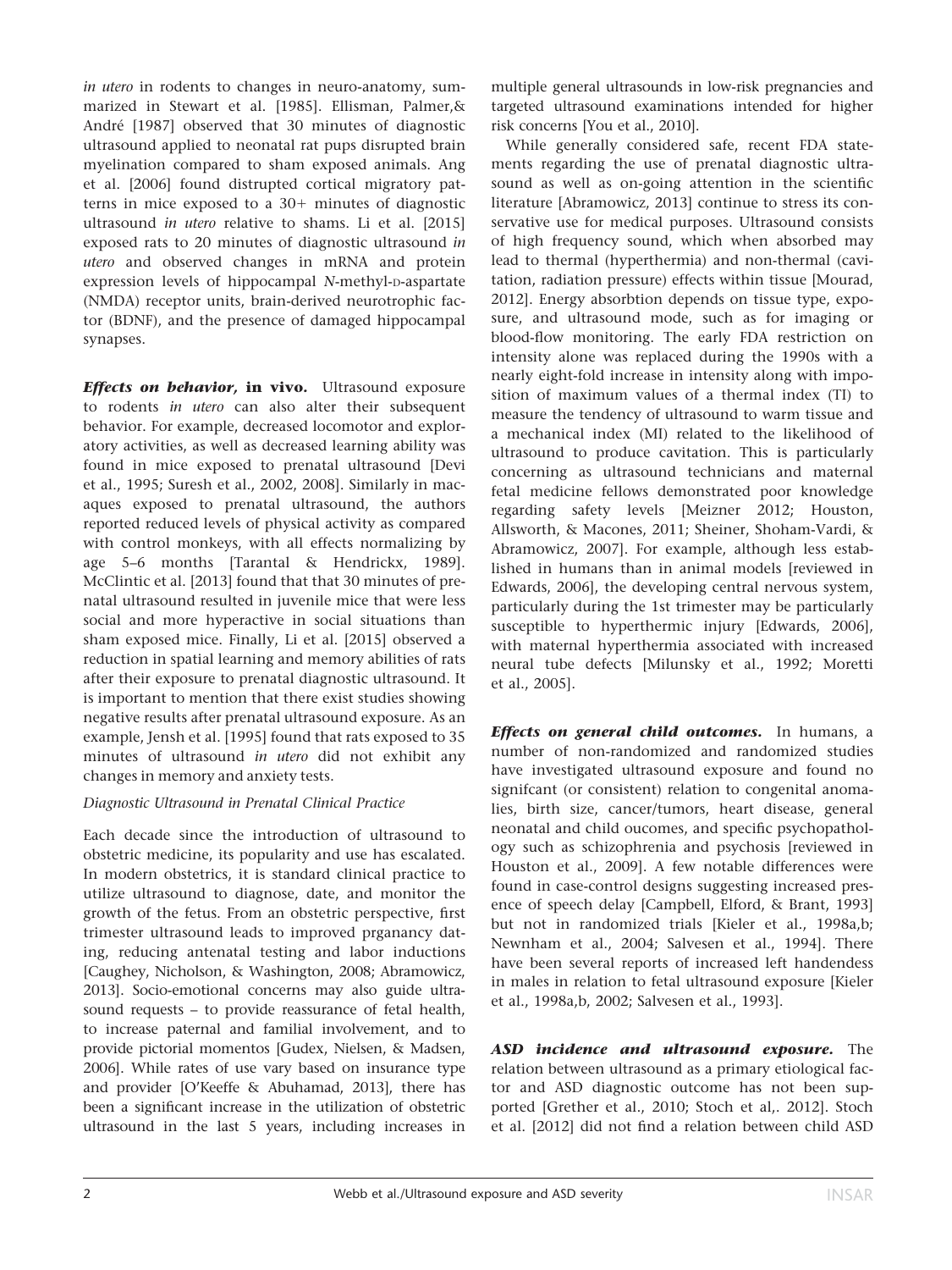|  | Table 1. Proband Age, Mean Standard Test Scores (SD), and Regression Results for All Children with ASD with Known |  |  |  |  |  |  |  |
|--|-------------------------------------------------------------------------------------------------------------------|--|--|--|--|--|--|--|
|  | Absence or Presence of Identified CNV, and Absence ('No U1') or Presence ('U1') of First Trimester Ultrasound     |  |  |  |  |  |  |  |

|                            |              | ASD            |         |                    | $P$ -value |
|----------------------------|--------------|----------------|---------|--------------------|------------|
| Total $(N = 1749)$         | No U1        | U <sub>1</sub> | Beta    | 95%CI              |            |
| N                          | 668          | 1081           |         |                    |            |
| Age (mos)                  | 117.7 (44.2) | 101.6(40.3)    |         |                    |            |
| Adaptive and cognitive     |              |                |         |                    |            |
| VABS-II                    | 72.6 (11.5)  | 73.6 (12.1)    | $-0.73$ | $-1.87$ to 0.43    | 0.22       |
| Verbal IQ                  | 77.5 (31.4)  | 78.5 (30.4)    | 0.13    | $-3.02$ to 3.28    | 0.94       |
| Nonverbal IQ               | 85.3 (26.3)  | 84.9 (26.1)    | $-1.28$ | $-3.94$ to 1.38    | 0.35       |
| Social affective behaviors |              |                |         |                    |            |
| <b>ADOS SA</b>             | 11.3(4.0)    | 11.0(4.0)      | $-0.45$ | $-0.86$ to $-0.04$ | 0.03       |
| ADI-R SD                   | 20.4(5.6)    | 20.1(5.8)      | 0.28    | $-0.29$ to 0.85    | 0.33       |
| <b>SRS</b>                 | 79.9 (9.8)   | 79.5 (10.5)    | 0.53    | $-0.50$ to 1.56    | 0.31       |
| Repetitive behaviors       |              |                |         |                    |            |
| ADOS REP                   | 3.9(2.1)     | 4.0(2.0)       | $-0.02$ | $-0.23$ to 0.18    | 0.84       |
| <b>ADI-R RRB</b>           | 6.4(2.5)     | 6.6(2.5)       | 0.34    | $0.09$ to $0.60$   | 0.008      |
| RBS-R                      | 26.7(17.0)   | 27.7(17.0)     | 1.36    | $-0.38$ to 3.10    | 0.13       |

diagnosis and randomized prenatal exposure to a single second trimester ultrasound versus multiple second and third trimester scans (at 18, 24, 34, 38 weeks); nor to levels of adult autism traits in a primarily "neurotypical" population. Grether et al. [2010] analyzed antenatal ultrasound exposure (primarily 2nd trimester exposure) as a risk factor for ASD using medical data from Kaiser Permanente of Northern California Health Care System; there was no difference in number of exposures during the entire gestation or by trimester in 393 controls and 362 autism cases. Critical to the triple hit hypothesis and not addressed by previous reports, ultrasound as an exogenous stressor would have the most significant impact during the  $1<sup>st</sup>$  trimester and only in those with specific genetic risk factors.

#### Current Project

Given the increase in ultrasound intensity and use, extant animal studies, and lack of human data addressing ASD characteristics and ultrasound exposure during the  $1<sup>st</sup>$  trimester of pregnancy, we sought here to explore a variant of Casanova's triple hit hypothesis, assessing factors that may influence the severity of ASD symptoms rather than ASD incidence. Specifically, we sought to study how (1) the presence of ultrasound (2) within a period of high neural vulnerability  $(1<sup>st</sup>$  trimester) in a group (3) with underlying vulnerabilities (males versus females; presence or absence of CNVs) may relate to the severity of ASD symptoms. We used linear regression models with autism severity outcomes (including verbal and non-verbal IQ, adaptive skills, social ability, and repetitive behaviors) to test if the presence of an ultrasound, maleness, and CNVs are significant risk factors. In this analysis, we calculated propensity scores to assess the predicted probability of a first trimester ultrasound in order to adjust for

differences in baseline factors that influence prenatal care and subsequent ultrasound exposure. We predicted that first trimester ultrasound would be a statistically significant risk factor for increased autism severity in children made genetically vulnerable by CNVs, even after adjusting for confounding factors because of differences in likelihood of ultrasound.

# **Methods**

#### Participants

This study uses data from the SSC (Simon's Simplex Collection) funded by the Simons Foundation Autism Research Initiative [Fischbach & Lord, 2010]. Briefly, 2,644 families were successfully recruited from 12 sites across the USA and included families with one child with ASD aged 4 to 18 years (a "proband"), one unaffected full sibling (>80% of cases), and the biological mother and father. Inclusion/exclusion criteria can be found at [http://sfari.org.](http://sfari.org) Approval was obtained at each local human subject's institutional review board and parents and participants completed informed consent.

All probands were assessed on the Autism Diagnostic Interview-Revised (ADI-R) [Lord, Rutter, & Le Couteur, 1994], the Autism Diagnostic Observation Schedule (ADOS) [Lord et al., 2000], and DSM-IV [American Psychiatric Association, 2000] as administered by experienced clinicians. A description of the instruments can be found at [https://sfari.org/resources/simons-simplex](http://https://sfari.org/resources/simons-simplex-collection/ssc-instruments)[collection/ssc-instruments](http://https://sfari.org/resources/simons-simplex-collection/ssc-instruments).

# Variables

Proband descriptive characteristics include measures of cognitive ability (non-verbal and verbal subdomains of the Differential Ability Scale [DAS], Elliott, 2007], social ability (ADI-R Social Domain score [ADI-R SD], Lord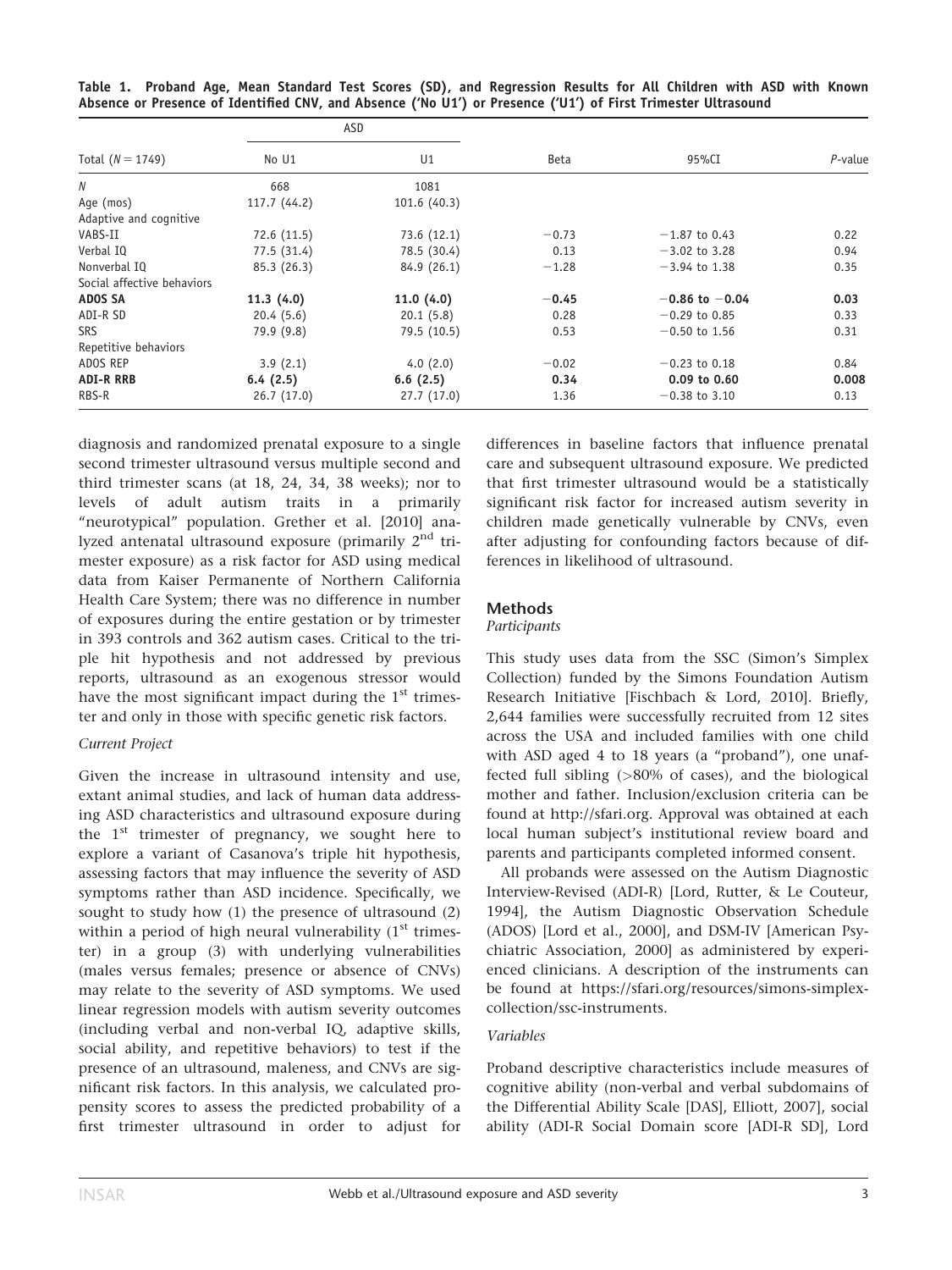|                            |             | $ASD + CNV$  |          |                     | $P$ -value |
|----------------------------|-------------|--------------|----------|---------------------|------------|
| ASD with CNV ( $N = 133$ ) | No U1       | U1           | Beta     | 95%CI               |            |
| N                          | 49          | 84           |          |                     |            |
| Age (mos)                  | 118.5(42.5) | 111.4 (41.4) |          |                     |            |
| Adaptive and cognitive     |             |              |          |                     |            |
| <i>VABS-II</i>             | 73.5(10.1)  | 71.0(13.4)   | $-4.11$  | $-8.56$ to 0.35     | 0.07       |
| Verbal IQ                  | 81.8 (32.6) | 73.6 (30.5)  | $-9.39$  | $-21.37$ to 2.59    | 0.12       |
| Nonverbal IQ               | 87.7 (27.6) | 76.8 (25.8)  | $-11.16$ | $-21.08$ to $-1.24$ | 0.03       |
| Social affective behaviors |             |              |          |                     |            |
| ADOS SA                    | 10.7(3.8)   | 11.4(3.9)    | 0.90     | $-0.59$ to 2.38     | 0.23       |
| ADI-R SD                   | 20.9(5.3)   | 20.9(5.9)    | 0.42     | $-1.73$ to 2.56     | 0.70       |
| <b>SRS</b>                 | 77.9 (12.3) | 78.6 (11.0)  | 2.24     | $-2.13$ to 6.62     | 0.31       |
| Repetitive behaviors       |             |              |          |                     |            |
| ADOS REP                   | 3.5(2.1)    | 4.2(1.9)     | 0.69     | $-0.04$ to 1.43     | 0.06       |
| ADI-R RRB                  | 6.5(2.6)    | 7.0(2.8)     | 0.71     | $-0.36$ to 1.77     | 0.19       |
| RBS-R                      | 23.2(14.1)  | 26.6(15.2)   | 4.01     | $-1.72$ to 9.74     | 0.17       |

Table II. Proband Age, Mean Standard Test Scores (SD), and Regression Results for All Children with ASD, with an Identified CNV, and Absence ('No U1') or Presence ('U1') of First Trimester Ultrasound

et al. 1994; ADOS Social Affective Domain score [ADOS SA], Gotham, Risi, Pickles, & Lord, 2007; Social Responsiveness Scale [SRS], Constantino & Gruber, 2003], and repetitive behaviors (ADI-R Restrictive and Repetitive Behaviors score [ADI RRB], Lord et al., 1994; ADOS Repetitive Domain score [ADOS REP], Gotham et al. 2007; Repetitive Behavior Scale-Revised [RBS-R], Bodfish, Symons, & Lewis, 1999; Vineland Adaptive Behavior Scale, Second Edition [VABS-II], Sparrow, 2011]. Observed child behaviors are derived from the DAS and the ADOS. Parent report of behaviors is derived from the ADI-R, VABS-II, SRS, and RBS. These tests were not applied to the family members of probands.

Information regarding pregnancy and general medical history for all probands was collected by a clinician in a semi-structured interview. Specific to this study, we assessed ultrasound exposure as whether or not the biological mother received an ultrasound during a time of critical neurodevelopment of the fetus: the first trimester.

Genetic data included analysis of the presence or absence of ASD-associated CNVs of a subset (1749) of the SCC children, made available via Girirajan et al. [2013]. In order to set the context for the analysis of that subpopulation that is at the heart of this paper, we analyzed (SPSS Statistical Software, IBM Corporation, Armonk, NY) our data for phenotype differences related to the known presence  $(n = 133)$  or absence  $(n = 1616)$ of a CNV [Mazina et al., 2015] and for differences related to duplications ( $n = 56$ ) or deletions ( $n = 77$ ) [Girirajan et al., 2013]. Children with ASD and an identified CNV compared with those without a CNV had mothers and fathers of similar age  $(F(1,147) < 0.56, P > 0.46)$ , no differences in maternal and paternal education  $(x^2(3) < 4.2, P$ >.33) or family income  $(x^2(3)=0.82, P=0.66)$ , no differences in Verbal IQ  $(F(1, 1747) = 1.55, P = 0.21)$  or Vineland Adaptive Behavior Composite  $(F(1, 1747) = 1.78, P = 0.18)$ , nor did they differ on any of the other autism symptom variables ( $Fs < 2.36$ ,  $P > 0.13$ ). Relative to ASD children without identified CNVs, ASD children with identified CNVs did trend towards a lower Nonverbal IQ  $(F(1, 1747) = 3.73, p = .054)$ . Also, with regard to children with a duplication compared with a deletion, they did not differ in any of the phenotypic variables reported above  $(Fs(1,131) < 1.34, P > 0.25)$ . This last result differs from those of Girirajan et al who found more impairment in the restricted and repetitive behavior domain in children with duplications compared to deletions.

Therefore, from the total of 2,644 SSC probands with ASD, the final sample for our analysis consisted of 1749 children (66.1% of the total data set) with ASD for whom we had information on the presence or absence of CNVs and the presence or absence of a first trimester ultrasound. Proband characteristics are in Supporting Information Table 1; a descriptive list of CNVs by sex and ultrasound exposure is presented in Supporting Information Table 2. Rates of ultrasound use in the first trimester did not differ between individuals with specific CNV types (duplications vs deletions or inherited maternal/paternal or de novo mutations) as presented in Supporting Information Table 3.

#### Statistical Analysis

We applied a multiple linear regression model (Stata SE, version 12) for analysis of autism severity with first trimester ultrasound as a dichotomous primary predictor, and the propensity score as an additional covariate, along with child sex and age in months at assessment. Given that we hypothesize that child sex and CNV status may be effective modifiers in the relationship between first trimester ultrasound and ASD severity, we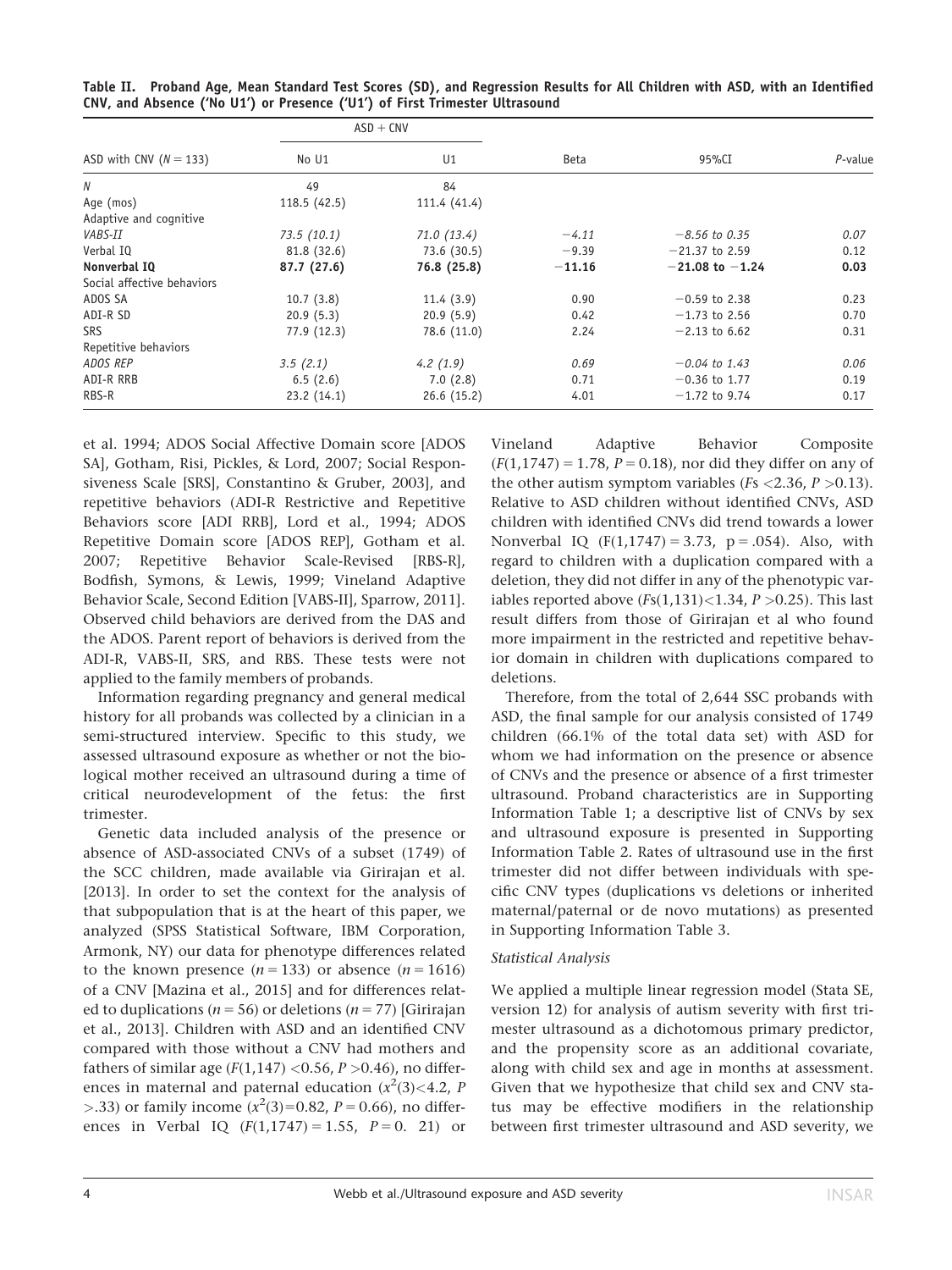|                              |              | $Male + CNV$ |             |                     | $P$ -value |
|------------------------------|--------------|--------------|-------------|---------------------|------------|
| Males with CNV ( $N = 111$ ) | No U1        | U1           | <b>Beta</b> | 95%CI               |            |
| Ν                            | 38           | 73           |             |                     |            |
| Age (mos)                    | 115.8 (39.6) | 113.7 (42.2) |             |                     |            |
| Adaptive and cognitive       |              |              |             |                     |            |
| VABS-II                      | 74.7 (10.3)  | 71.5(13.0)   | $-4.15$     | $-9.04$ to 0.75     | 0.10       |
| Verbal IO                    | 86.5(32.5)   | 75.1 (29.7)  | $-11.29$    | $-24.32$ to 1.73    | 0.09       |
| Nonverbal IQ                 | 92.6(26.8)   | 78.6 (24.4)  | $-12.43$    | $-23.11$ to $-1.76$ | 0.02       |
| Social affective behaviors   |              |              |             |                     |            |
| ADOS SA                      | 10.6(3.6)    | 11.5(3.6)    | 1.14        | $-0.39$ to 2.67     | 0.14       |
| ADI-R SD                     | 20.7(5.0)    | 20.7(6.0)    | $-0.052$    | $-2.39$ to 2.89     | 0.97       |
| <b>SRS</b>                   | 77.1(11.8)   | 78.0 (11.2)  | 1.87        | $-2.94$ to 6.68     | 0.44       |
| Repetitive behaviors         |              |              |             |                     |            |
| <b>ADOS REP</b>              | 3.4(2.2)     | 4.2(1.8)     | 0.90        | $0.12$ to $1.69$    | 0.02       |
| ADI-R RRB                    | 6.3(2.6)     | 7.1(2.8)     | 0.92        | $-0.25$ to 2.09     | 0.12       |
| RBS-R                        | 22.0(12.9)   | 26.8(15.4)   | 5.47        | $-0.73$ to 11.67    | 0.08       |

Table III. Proband Age, Mean Standard Test Scores (SD), and Regression Results for Male Children with ASD, with an Identified CNV, and Absence ('No U1') or Presence ('U1') of First Trimester Ultrasound

included sub-analyses limited to: (1) all ASD children with identified CNVs and (3) ASD males with identified CNVs, and we formally tested for effect modification using interaction terms and the Wald statistic.

We performed covariate adjustment using propensity scores, as described by Austin [2011a,b] and as employed by other researchers [Arabi et al., 2013; Goldin, Sawin, Garrison & Christakis, 2007; Gagliardi, Bellu, Zanini, Dammann, 2009; Lund et al., 2013 but see Brooks & Ohsfeldt, 2013; Weitzen et al., 2004]. Propensity scores were developed to adjust all regression analysis for potential confounding because of the likelihood of a mother receiving a first trimester ultrasound. Specifically, maternal and pregnancy characteristics may influence the likelihood of receiving a first trimester ultrasound [Caughey et al., 2008] and may therefore influence child outcomes. Variables included in the development of the propensity scores were limited to those that would have been known during the first trimester such as demographic characteristics (e.g., race, income), maternal characteristics (e.g., age, education), prior pregnancy history (e.g., use of fertility treatments, pregnancy loss, preterm birth), and current pregnancy information (e.g., weight, weight gain, timing of prenatal care initiation, and complications or procedures occurring during the first trimester)[- Baxter et al. 2007; Ben Itzchak, Lahat, & Zachor, 2011; Zachor & Ben Itzchak, 2011].

# Results

For all 1749 SSC children with ASD (Table II), exposure to 1<sup>st</sup> trimester ultrasound compared with those with no exposure was related to lower observed social affective symptoms (ADOS SA), but greater parent reported restrictive and repetitive behaviors (ADI-R RRB).

For all 133 SSC children with ASD and identified CNVs (Table II), exposure to  $1<sup>st</sup>$  trimester ultrasound compared to those with no exposure was related to statistically significantly lower Nonverbal IQ. In addition, there were trends towards more impaired adaptive behaviors (VABS-II) via parent report, and trends toward increased observed repetitive behaviors (ADOS REP).

For all 111 SSC male children with ASD and identified CNVs (Table III), exposure to  $1<sup>st</sup>$  trimester ultrasound compared to those with no exposure was related to statistically significantly lower nonverbal IQ and significantly increased observed repetitive behaviors (ADOS REP). In addition, there were trends in reduced verbal IQ and in more parent reported repetitive symptoms (RBS-R).

Wald tests for interaction between ultrasound and gender were statistically significant for parent report of adaptive behaviors (VAB-II: beta  $-4.26$ , 95% CI  $-6.71$ to  $-1.80$ ,  $P = .001$ ), social ability (SRS: beta 5.3, 95% CI 3.11 to 7.50,  $P < .001$ ). Wald tests for the interaction between ultrasound and CNVs within males were statistically significant for Verbal IQ (beta  $-13.3$  95% CI  $-25.8$  to  $-0.78$ ,  $P = 0.04$ ) and Nonverbal IQ (beta  $-12.0$ , 95% CI  $-21.5$  to  $-2.5$ ,  $P = 0.01$ ).

The small sample size of females with identified CNVs precluded us from applying our model to this cohort. Information on measurement means and standard deviations for males or females, with and without identified CNVs, and with and without  $1<sup>st</sup>$  trimester ultrasound is provided in Supporting Information Table 4.

#### **Discussion**

Supporting the hypothesis that ultrasound may act as an exogenous stressor related to ASD severity, for male children with ASD and an identified CNV, exposure to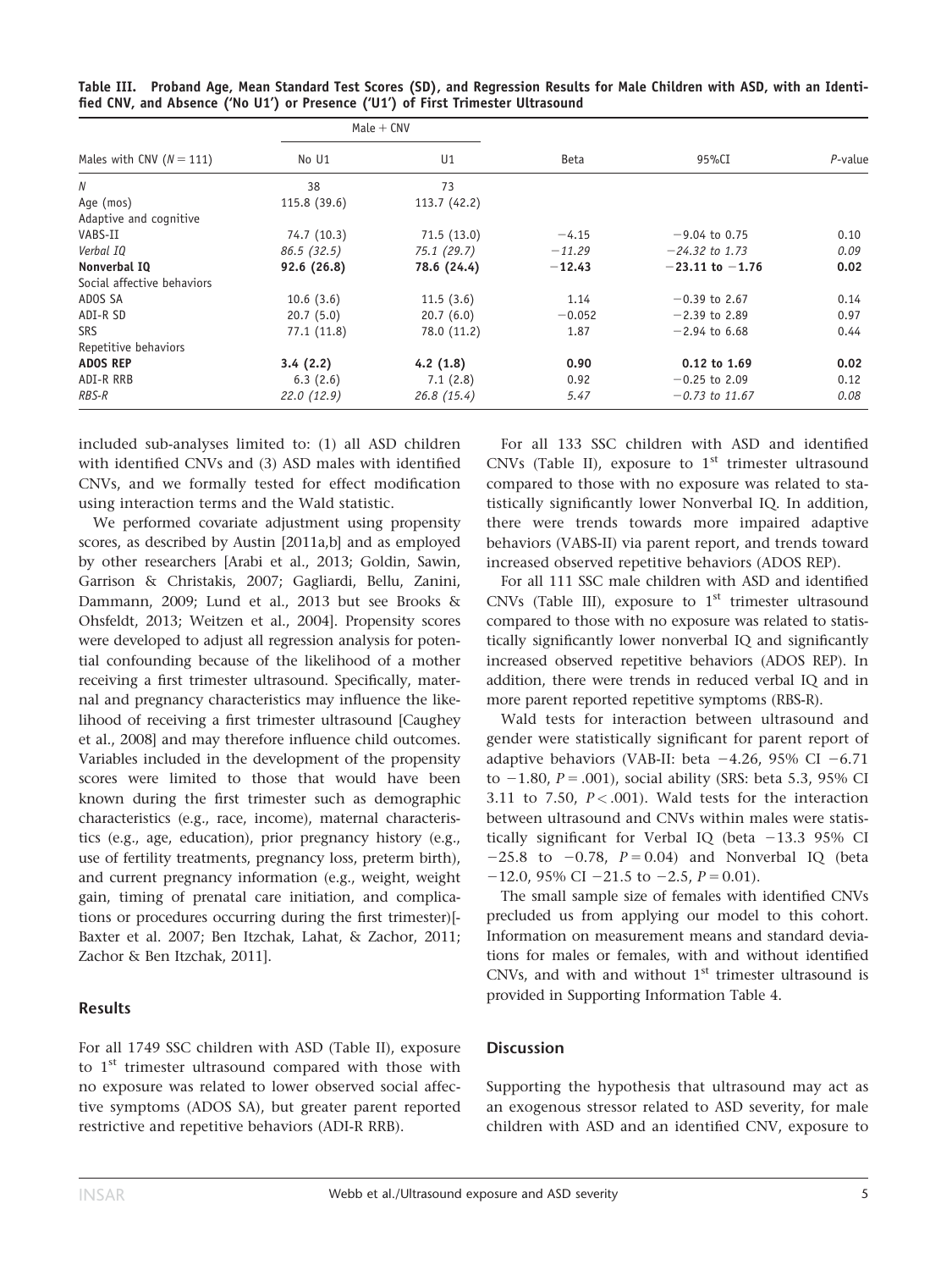1<sup>st</sup> trimester ultrasound was associated with poorer Nonverbal IQ and increased repetitive behaviors. In addition, we found that ultrasound may also contribute to variability in outcome in children with ASD in a double hit model. Specifically, exposure to 1<sup>st</sup> trimester ultrasound in children with ASD, regardless of the known presence or absence of an identified CNV, was associated with less observed social affective severity, but increased parental reports of repetitive behaviors.

# Triple Hit Hypothesis

We could not test the original triple hit hypothesis of Casanova, which speaks to the incidence of ASD, because we did not have the requisite medical information for the siblings of our probands.

In support of our modified triple hit hypothesis, however, males with ASD and an identified CNV with first trimester ultrasound exposure had lower Nonverbal IQ and increased repetitive behavior, with trends toward lower Verbal IQ, all relative to males with an identified CNV but not exposed to first trimester ultrasound. Given that lowered IQ and greater repetitive behaviors are found in a number of other neurodevelopmental disorders [Lewis & Kim, 2009] and in children with genetic vulnerabilities [Girirajan et al., 2011, 2012; Pinto et al., 2014], the specificity to ASD is unclear. Expanding consideration of our modified triple hit hypothesis to other neurodevelopmental disorders is therefore warranted.

As females with ASD with available data for this analyses made up only 12.6% of the sample, and with females with an identified CNV representing only 1.2% of cases, addressing the impact of first trimester ultrasound on girls was not possible. Relative to the entire sample, girls in the SSC sample were found to have higher levels of social and communication symptoms as well as lower verbal and non-verbal IQ [Frazier et al., 2014], and more likely to have CNVs in deleterious regions related to neurodevelopmental disorders [Jacquemont et al., 2014; Robinson et al., 2013; Werling & Geschwind, 2013]. The extent to which female sex interacts with environmental hits remains to be tested.

#### All Children with ASD, Identified Absence/Presence of CNVs, and 1<sup>st</sup> Trimester Ultrasound

All children with ASD known absence or presence of CNVs and exposure to  $1<sup>st</sup>$  trimester ultrasound had increased repetitive behaviors, suggesting that an exogenous stressor (here, diagnostic ultrasound), delivered during a time of critical neurodevelopment can increase the severity of at least one class of ASD symptom, consistent with a 'double hit' hypothesis. This result holds true when considering gender and the presence of CNVs, discussed below.

In contrast to our hypothesis, however, children with ASD, known absence or presence of identified CNVs and exposure to  $1<sup>st</sup>$  trimester ultrasound had a small but statistically significant reduction in social affective symptoms. The presence of a  $1<sup>st</sup>$  trimester ultrasound may also be related to numerous maternal variables that influence child outcomes. Specifically, mothers in our sample who received  $1<sup>st</sup>$  trimester ultrasounds were more likely to be older at time of conception, which has been shown to increase risk for ASD [Sandin et al., 2013], and more likely to have a higher household income, found to be related to increased diagnostic rates but also access to resources [Croen, Grether, & Selvin, 2002; Johnson & Myers, 2007; Thomas et al., 2012a,b]. In non-clinical samples, older maternal age, higher parental education, and higher income are strongly associated with better academic achievement, cognitive ability, and social competence [Edwards & Roff, 2010; Pati et al., 2011]. Similarly, utilization of prenatal care is more likely in mothers with higher income, more educated, or live in urban settings [Braveman et al., 2003; Chiavarini, Lanari, Minelli, & Salmasi, 2014; Stativa et al., 2014]. Pre-conception and pregnancy health is related to better child outcomes [Liu et al., 2015], with some disagreement [Noonan et al., 2012; for review – Alexander, 2001]. Thus, it is possible that despite our use of a propensity score to correct for likelihood of 1<sup>st</sup> trimester ultrasound, there remain residual confounding factors. Disentangling the effect of ultrasound per se versus ultrasound as a proxy for other variables related to outcomes will be critical in future studies.

# Neural Vulnerability and External Hits

In this report, we focused on the  $1<sup>st</sup>$  trimester as a period of neural vulnerability as supported by other studies of environmental factors and their relevance to autism [Dufour-Rainfray et al., 2011]. For example, the chemicals valproate [Arndt, Stodgell, & Rodier, 2005], thalidomide [Miller et al., 2005], and misoprostol [Bandim et al., 2003] cause up or down regulation of certain genes involved in neural proliferation and migration [Dufour-Rainfray et al., 2011]. Maternal infection and fever generally [Atladottir et al., 2010; Lee et al., 2014; Zerbo et al., 2013] and specifically during the first trimester [Atladottir et al., 2010] have also been associated with autism. Supporting a gene by environment interaction, Schwartzer et al. [2013] found maternal immune activation was strain dependent in mice, and male mice born to maternal immune activated mothers had more disrupted social behaviors [Malkova et al., 2012]. Similarly, Mazina et al. [2015] found that maternal infection during pregnancy in children with CNVs resulted in greater severity of autism symptoms.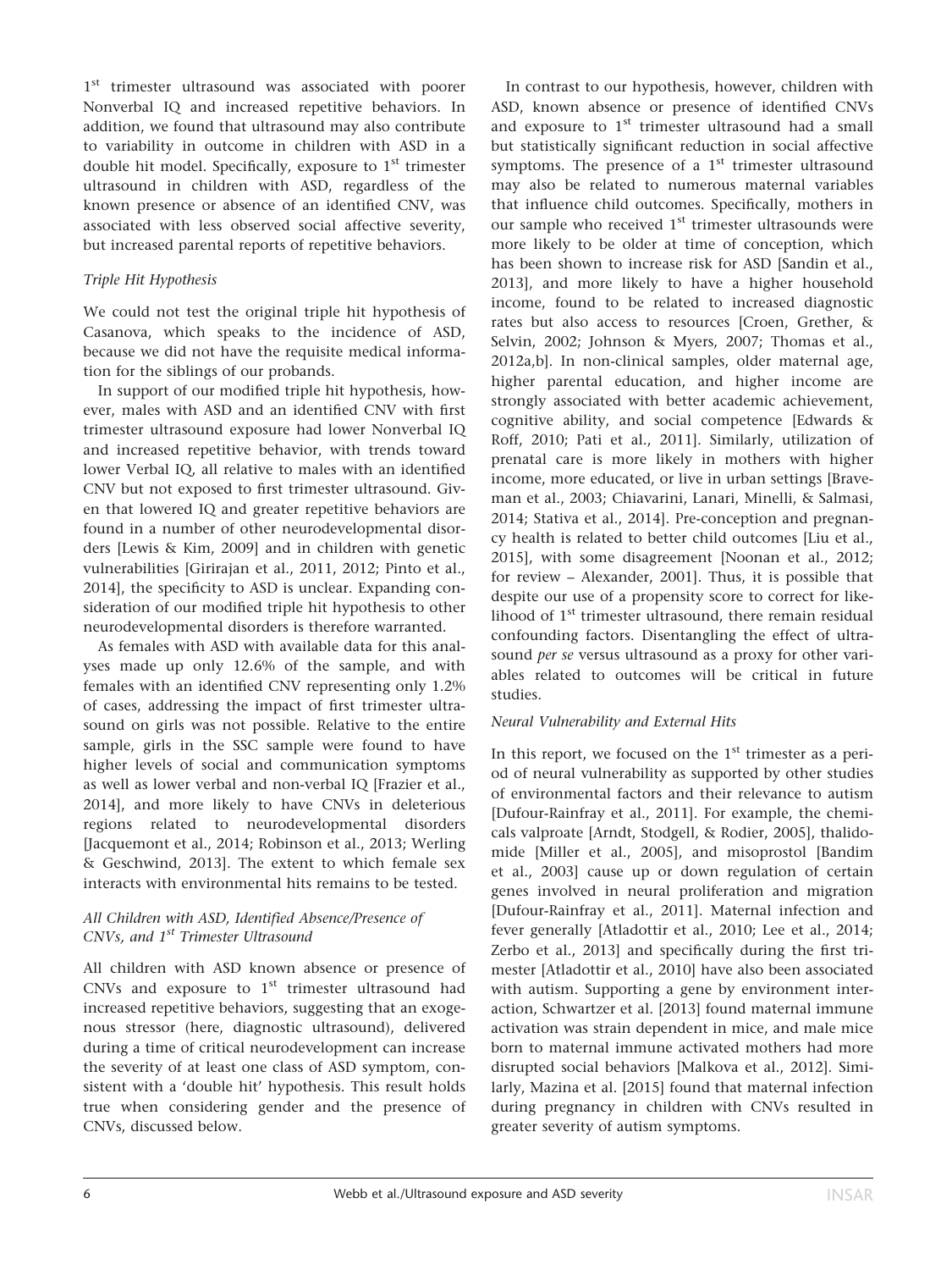#### Mechanism

The rodent studies of Li et al. [2015] suggest one potential mechanism by which ultrasound may act. They observed reduced expression of mRNA and proteins associated with the NDMA receptor pathway and BDNF in the hippocampus of rats exposed to three 20-minute applications of ultrasound. Interestingly, a lower dose exposure (4 minutes) resulted in increased expression in NMDA (GluNR1 and GluNR2B subunits) and BDNF. This interaction with dose and expression suggests an overall sensitivity of these systems to ultrasound. The NMDA system has a broad impact on variability in social and cognitive functioning [Burnashev & Szepetowski, 2015; Lee, Choi, & Kim, 2015]. Alterations of NMDA receptors disrupt response inhibition and social interaction in mice [Chung et al., 2015; Finlay et al., 2015]. GRIN1 encodes for the NMDA GluN1 subunit and is related to decreased social interaction in knockout mice [Gandal, Anderson, & Billingslea, 2012; Saunders et al., 2013]; GRIN2B encodes for the GluN2B subunit, which has been found in rare mutations in autism [O'Roak et al., 2011; Myers et al., 2011; Talkowski et al., 2012; Yoo et al., 2012]. This complex pathway is susceptible to disruption via both increases and decreases in protein expression [Zito et al., 2009]. Additional animal studies are needed to elucidate the vulnerability of the NDMA system to genetic and environmental disruption and their role in social and non-social learning and memory.

BDNF is a neurotrophic factor related to neuronal maturation and synaptic synthesis. BDNF is elevated in children with ASD [Bryn et al., 2015; Kasarpalkar et al., 2014; Zhang et al., 2014] and genes associated with neurodevelopmental disorders impact BDNF expression [Briz et al., 2013; Koh, Lim, Byun,& Yoo, 2014; Louhivuori et al., 2011; Ouyang et al., 2013]. Prenatal exposure to other environmental toxins impact BDNF: Bisphenol A altered DNA methylation in mice [Kundakovic et al., 2014] and valproate increased BDNF mRNA and protein levels in mice and rats [Almeida, Roby, & Krueger, 2014]. A relation between BDNF levels (both hyper and hypo) and neural connectivity in ASD has been proposed [Koh et al., 2014].

#### Limitations

Ultrasound exposure was assessed via parent report with a 4 to 18 year old sample. Thus, recall error may have influenced our results in regard to reporting on the presence, absence, and the timing of ultrasounds, although Olson et al. [1997] suggest that memory for pregnancy related medical procedures is relatively high. While presence/absence of an ultrasound is more likely to be reported correctly, reporting an "early" ultrasound as first versus second trimester may have induced

random error. Specifically, the first trimester spans weeks 1 through 12 of pregnancy, with first trimester ultrasound recommended between "10 to 13" weeks [Salomon et al., 2012]. However, if a systematic recall bias existed, it is unlikely this would differentially impact reporting by child genotype, as genotype was not known at time of ultrasound or at assessment. Future research based on medical records that provide exact dates and nature of ultrasound exams is necessary to determine the influence of ultrasound timing and therefore identify a specific window of vulnerability.

Lastly, there is some controversy regarding the use of propensity scores to adjust for confounding in observational studies [Brooks & Ohsfeldt, 2013; Weitzen et al., 2004]. Although it would have been theoretically possible to include all of the covariates used in creation of the propensity score as individual covariates in the final regression model, this would have resulted in even smaller cell sizes throughout the regression matrices for our models, especially given the relative rarity of CNVs in the sample. The small cell size problem is a welldocumented rationale for using propensity scores to address confounding in observational studies [Braitman & Rosenbaum, 2002; Cepeda, Boston, Farrar, & Strom, 2003; Ali, Groenwold, & Lungel, 2014; Glynn, Schneeweiss & Sutmer, 2006] as use of propensity scores adds only a single dimension to the regression model. Of note, at least one study found that outliers among the propensity score distribution may considerably skew effect estimates [Kurth et al., 2006]. However, post hoc testing found that this was not the case in our analyses. Specifically, sensitivity analyses excluding all subjects whose predicted probability of first trimester ultrasound was less than 20% resulted in no notable differences in regression results. Moreover, the effect size associated with exposure to first trimester ultrasound changed by less than 10% in all cases such that no model predictions shifted between statistically significant and nonsignificant. We also note that propensity score adjustment does not help reduce bias due to unmeasured confounders [Brooks & Ohsfeldt, 2013; Weitzen et al. 2004]. This, of course, is an inherent limitation of observational studies, one that would remain true if we had chosen regression models that only adjusted directly for measured covariates without the use of propensity scores.

# Conclusion

In a national sample of children with ASD that included detailed, quantifiable post-natal childhood outcomes and genetic information, we found that the combination of first trimester ultrasound and presence of CNVs in male children with ASD correlated with poorer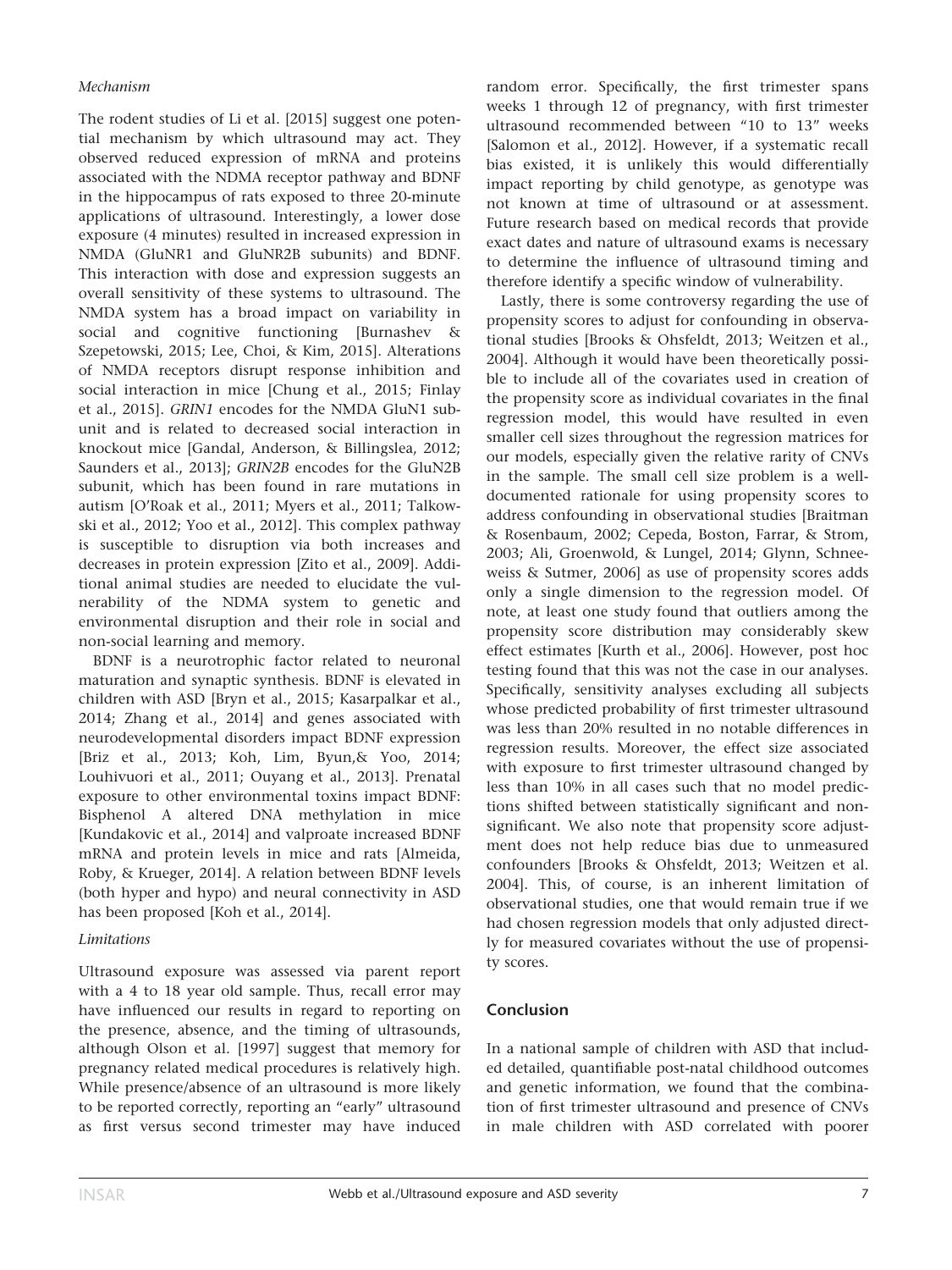cognitive outcomes and increased repetitive behavior. Moreover, across gender and independent of the presence of identified CNVs, first trimester ultrasound correlated with increased repetitive behaviors. Better understanding of the range and types of environmental stressors that may interact with genetic vulnerabilities is needed in order to fully understand contributions to heterogeneity in ASD functioning. If we can better identify the neural development periods most vulnerable to environmental insults, particularly in regard to exposures that can be limited, modified, or regulated by changing practice such as non-medical use of diagnostic ultrasound imaging, it may be possible to quickly reduce the severity of ASD in future children. Further replication both in larger epidemiological populations and in animal models that can address mechanisms are needed.

#### Competing Interests

The authors declare that they have no competing interests.

#### Acknowledgments

This project was supported by the National Institutes of Health (R01HD064820 & P50HD055782 Webb) and the Simons Simplex Collection (SFARI #89368 Bernier). The authors are grateful to all of the families at the participating Simons Simplex Collection (SSC) sites, as well as the principal investigators (A. Beaudet, R. Bernier, J. Constantino, E. Cook, E. Fombonne, D. Geschwind, R. Goin-Kochel, E. Hanson, D. Grice, A. Klin, D. Ledbetter, C. Lord, C. Martin, D. Martin, R. Maxim, J. Miles, O. Ousley, K. Pelphrey, B. Peterson, J. Piggot, C. Saulnier, M. State, W. Stone, J. Sutcliffe, C. Walsh, Z. Warren, E. Wijsman). They appreciate obtaining access to phenotypic data on SFARI Base. Approved researchers can obtain the SSC population dataset described in this study by applying at [https://base.sfari.org.](http://https://base.sfari.org) They also thank Dr. Eric Handler, Public Health Officer of Orange County, California, for valuable discussions. Correspondence: Pierre D. Mourad, Department of Neurological Surgery; Box 356470 University of Washington; Seattle WA 98195; doumitt@uw.edu.

# References

- Abramowicz, J.S. (2013). Benefits and risks of ultrasound in pregnancy. Seminars in Perinatology, 37, 295–300. [http://](http://doi.org/10.1053/j.semperi.2013.06.004) [doi.org/10.1053/j.semperi.2013.06.004](http://doi.org/10.1053/j.semperi.2013.06.004)
- Ali, M.S., Groenwold, R.H., & Klungel, O.H. (2014). Propensity score methods and unobserved covariate imbalance: comments on "squeezing the balloon". Health Serv, 49, 1074– 1082. DOI: [10.1111/1475-6773.12152](info:doi/10.1111/1475-6773.12152)
- Almeida, L.E.F., Roby, C.D., & Krueger, B.K. (2014). Increased BDNF expression in fetal brain in the valproic acid model

of autism. Molecular and Cellular Neurosciences, 59, 57–62. DOI: [10.1016/j.mcn.2014.01.007](info:doi/10.1016/j.mcn.2014.01.007)

- Ang, E.S.B.C., Gluncic, V., Duque, A., Schafer, M.E., & Rakic, P. (2006). Prenatal exposure to ultrasound waves impacts neuronal migration in mice. Proceedings of the National Academy of Sciences of the United States of America, 103, 12903–12910. DOI: [10.1073/pnas.0605294103](info:doi/10.1073/pnas.0605294103)
- Arabi, Y.M., Khedr, M., Dara, S.I., Dhar, G.S., Bhat, S.A., Tamim, H.M., & Afesh, L.Y. (2013). Use of intermittent pneumatic compression and not graduated compression stockings is associated with lower incident VTE in critically ill patients: a multiple propensity scores adjusted analysis. Chest, 144, 152–159. DOI: [10.1378/chest.12-2028](info:doi/10.1378/chest.12-2028)
- Arndt, T.L., Stodgell, C.J., & Rodier, P.M. (2005). The teratology of autism. International Journal of Developmental Neuroscience: The Official Journal of the International Society for Developmental Neuroscience, 23, 189–199. DOI: [10.1016/](info:doi/10.1016/j.ijdevneu.2004.11.001) [j.ijdevneu.2004.11.001](info:doi/10.1016/j.ijdevneu.2004.11.001)
- Atladóttir, H.O., Thorsen, P., Østergaard, L., Schendel, D.E., Lemcke, S., Abdallah, M., & Parner, E.T. (2010). Maternal infection requiring hospitalization during pregnancy and autism spectrum disorders. J Autism Dev Disord, 40, 1423– 1430. DOI: [10.1007/s10803-010-1006-y](info:doi/10.1007/s10803-010-1006-y)
- Austin, P.C. (2011a). An Introduction to Propensity Score Methods for Reducing the Effects of Confounding in Observational Studies. Multivariate Behavioral Research, 46, 399– 424. DOI: [10.1177/0962280213519716](info:doi/10.1177/0962280213519716)
- Austin, P.C. (2011b). A tutorial and case study in propensity score analysis: An application to estimating the effect of inhospital smoking cessation counseling on mortality. Multivariate Behavioral Research, 46, 119–151. DOI: [10.1016/](info:doi/10.1016/j.cjca.2015.05.015) [j.cjca.2015.05.015](info:doi/10.1016/j.cjca.2015.05.015)
- Bandim, J.M., Ventura, L.O., Miller, M.T., Almeida, H.C., & Costa, A.E.S. (2003). Autism and Möbius sequence: An exploratory study of children in northeastern Brazil. Arquivos De Neuro-Psiquiatria, 61, 181–185. DOI: [10.1590/](info:doi/10.1590/S0004-282X2003000200004) [S0004-282X2003000200004](info:doi/10.1590/S0004-282X2003000200004)
- Baxter, A.C., Lotspeich, L.J., Spiker, D., Martin, J.L., Grether, J.K., & Hallmayer, J.F. (2007). Brief report: Effect of maternal age on severity of autism. Journal of Autism and Developmental Disorders, 37, 976–982. DOI: [10.1007/s10803-](info:doi/10.1007/s10803-006-0217-8) [006-0217-8](info:doi/10.1007/s10803-006-0217-8)
- Ben Itzchak, E., Lahat, E., & Zachor, D.A. (2011). Advanced parental ages and low birth weight in autism spectrum disorders–rates and effect on functioning. Research in Developmental Disabilities, 32, 1776–1781. DOI: [10.1016/](info:doi/10.1016/j.ridd.2011.03.004) [j.ridd.2011.03.004](info:doi/10.1016/j.ridd.2011.03.004)
- Bernier, R., Golzio, C., Xiong, B., Stessman, H.A., Coe, B.P., Penn, O., Witherspoon, K., Gerdts, J., Baker, C., Vulto-van Silfhout, A.T., Schuurs-Hoeijmakers, J.H., Fichera, M., Bosco, P., Buono, S., Alberti, A., Failla, P., Peeters H,Steyaert, J., Vissers, L.E., Francescatto, L., Mefford, H.C., Rosenfeld, J.A., Bakken, T., O'Roak, B.J., Pawlus M., Moon, R., Shendure, J., Amaral, D.G., Lein, E., Rankin, J., Romano, C., de Vries, B.B., Katsanis, N., Eichler, E.E. (2014). Disruptive CHD8 Mutations Define a Subtype of Autism Early in Development. Cell, 158, 263–276. DOI: j.cell.2014.06.017
- Bodfish, J.W., Symons, F.J., & Lewis, M.H. (1999). The Repetitive Behavior Scale. Western Carolina Center Research Reports.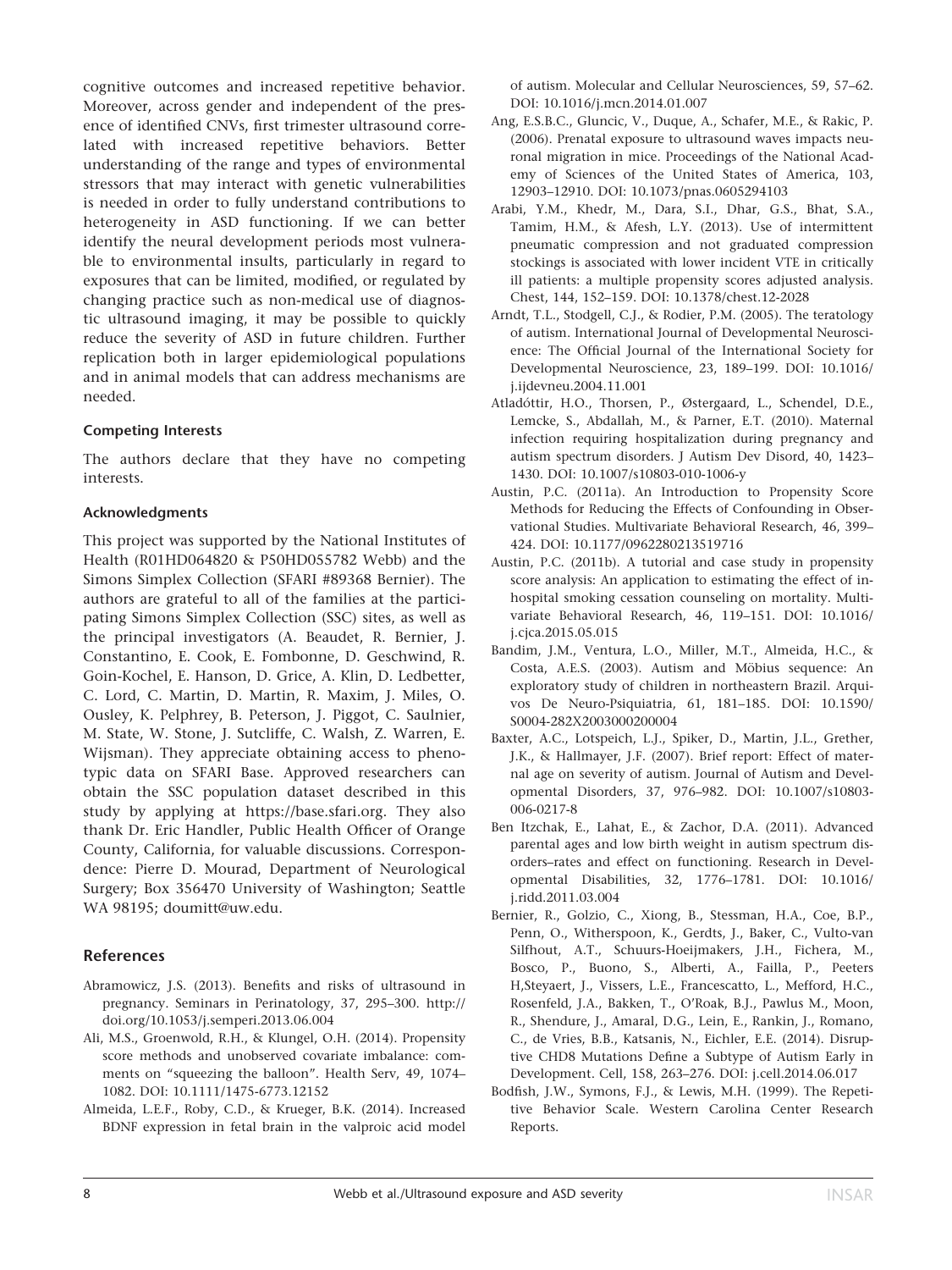- Braitman, L.E. & Rosenbaum, P.R. (2002). Rare outcomes, common treatments: analytic strategies using propensity scores. Annals of Internal Medicine, 137, 693–695. 15; DOI: [10.7326/0003-4819-137-8-200210150-00015](info:doi/10.7326/0003-4819-137-8-200210150-00015)
- Braveman, P., Marchi, K., Sarnoff, R., Egerter, S., Rittenhouse, D., & Salganicoff, A. (2003). Promoting Access to Prenatal Care: Lessons from the California Experience (No. 3332). Henry J Kaiser Family Foundation, 1–86.
- Brooks, J.M., & Ohsfeldt, R.L. (2013). Squeezing the balloon: propensity scores and unmeasured covariate balance. Health Serv Res 48, 1487–507.
- Briz, V., Hsu, Y.T., Li, Y., Lee, E., Bi, X., & Baudry, M. (2013). Calpain-2-mediated PTEN degradation contributes to BDNFinduced stimulation of dendritic protein synthesis. The Journal of Neuroscience: The Official Journal of the Society for Neuroscience, 33, 4317–4328. DOI: [10.1523/JNEURO-](info:doi/10.1523/JNEUROSCI.4907-12.2013)[SCI.4907-12.2013](info:doi/10.1523/JNEUROSCI.4907-12.2013)
- Bryn, V., Halvorsen, B., Ueland, T., Isaksen, J., Kolkova, K., Ravn, K., & Skjeldal, O.H. (2015). Brain derived neurotrophic factor (BDNF) and autism spectrum disorders (ASD) in childhood. European Journal of Paediatric Neurology: EJPN: Official Journal of the European Paediatric Neurology Society, Jul;19, 411–414.
- Burnashev, N. & Szepetowski, P. (2015). NMDA receptor subunit mutations in neurodevelopmental disorders. Current Opinion in Pharmacology, 20, 73–82. DOI: [10.1016/](info:doi/10.1016/j.coph.2014.11.008) [j.coph.2014.11.008](info:doi/10.1016/j.coph.2014.11.008)
- Campbell, J.D., Elford, R.W., & Brant, R.F. (1993). Case-control study of prenatal ultrasonography exposure in children with delayed speech. CMAJ: Canadian Medical Association Journal, Journal De L'Association Medicale Canadienne, 149, 1435–1440. DOI: [10.1016/j.ultrasmedbio.2012.01.017](info:doi/10.1016/j.ultrasmedbio.2012.01.017)
- Casanova, M.F. (2007). The neuropathology of autism. Brain Pathology (Zurich, Switzerland), 17, 422–433. DOI: [10.1111/j.1750-3639.2007.00100.x](info:doi/10.1111/j.1750-3639.2007.00100.x)
- Caughey, A.B., Nicholson, J.M., & Washington, A.E. (2008). First- vs second-trimester ultrasound: the effect on pregnancy dating and perinatal outcomes. American Journal of Obstetrics and Gynecology, 198, 703.e1–5– discussion 703.e5–6. DOI: [10.1016/j.ajog.2008.03.034](info:doi/10.1016/j.ajog.2008.03.034)
- Cepeda, M.S., Boston, R., Farrar, J.T., & Strom, B.L. (2003). Comparison of logistic regression versus propensity score when the number of events is low and there are multiple confounders. American Journal of Epidemiology, 158, 280– 287. DOI: [10.1093/aje/kwg115](info:doi/10.1093/aje/kwg115)
- Chess, S. (1977). Follow-up report on autism in congenital rubella. Journal of Autism and Childhood Schizophrenia, 7, 69–81. DOI[:10.1007/BF01531116](info:doi/10.1007/BF01531116)
- Chiavarini, M., Lanari, D., Minelli, L., & Salmasi, L. (2014). Socio-demographic determinants and access to prenatal care in Italy. BMC Health Services Research, 14, 174. DOI: [10.1186/1472-6963-14-174](info:doi/10.1186/1472-6963-14-174)
- Christensen, J., Grønborg, T.K., Sørensen, M.J., Schendel, D., Parner, E.T., Pedersen, L.H., & Vestergaard, M. (2013). Prenatal valproate exposure and risk of autism spectrum disorders and childhood autism. JAMA: The Journal of the American Medical Association, 309, 1696–1703. DOI: [10.1001/jama.2013.2270](info:doi/10.1001/jama.2013.2270)
- Chung, W., Choi, S.Y., Lee, E., Park, H., Kang, J., Park, H., Choi, Y., Lee, D., Park, S.G., Kim, R., Cho, Y.S., Choi J.,

Kim, M.H., Lee, J.W., Lee, S., Rhim, I., Jung, M.W., Kim, D., Bae, Y.C., Kim, E. (2015). Social deficits in IRSp53 mutant mice improved by NMDAR and mGluR5 suppression. Nature Neuroscience, 18, 435–443. DOI: [10.1038/nn.3927](info:doi/10.1038/nn.3927)

- Constantino, J.N. & Gruber, C.P. (2003). The Social Responsiveness Scale. Lost Angeles, CA: Western Psychological Services.
- Croen, L.A., Grether, J.K., & Selvin, S. (2002). Descriptive epidemiology of autism in a California population: who is at risk? Journal of Autism and Developmental Disorders, 32, 217–224. DOI: [10.1023/A:1015405914950](info:doi/10.1023/A:1015405914950)
- Devi, P.U., Suresh, R., & Hande, M.P. (1995). Effect of fetal exposure to ultrasound on the behavior of the adult mouse. Radiation Research, 141, 314–317. DOI: [10.2307/3579009](info:doi/10.2307/3579009)
- Dufour-Rainfray, D., Vourc'h, P., Tourlet, S., Guilloteau, D., Chalon, S., & Andres, C.R. (2011). Fetal exposure to teratogens: Evidence of genes involved in autism. Neuroscience and Biobehavioral Reviews, 35, 1254–1265. DOI: [10.1016/](info:doi/10.1016/j.neubiorev.2010.12.013) [j.neubiorev.2010.12.013](info:doi/10.1016/j.neubiorev.2010.12.013)
- Edwards, M.J. (2006). Review: Hyperthermia and fever during pregnancy. Birth Defects Research. Part a, Clinical and Molecular Teratology, 76, 507–516. DOI: [10.1002/bdra.20277](info:doi/10.1002/bdra.20277)
- Edwards, R.D. & Roff, J. (2010). Negative effects of paternal age on children's neurocognitive outcomes can be explained by maternal education and number of siblings. PloS One, 5, e12157. DOI: [10.1371/journal.pone.0012157](info:doi/10.1371/journal.pone.0012157)
- Ehrenstein, von, O.S., Aralis, H., & Cockburn, M Ritz, B. (2014). In utero exposure to toxic air pollutants and risk of childhood autism. Epidemiology (Cambridge, Mass.), 25, 851–858. DOI: [10.1097/EDE.0000000000000150](info:doi/10.1097/EDE.0000000000000150)
- Elliott, C.D. (2007). Manual for the Differential Ability Scales. San Antonio: Harcourt Assessment.
- Ellisman, M.H., Palmer, D.E., & André, M.P. (1987). Diagnostic levels of ultrasound may disrupt myelination. Experimental Neurology, 98, 78–92. DOI: [10.1016/0014-4886\(87\)90073-2](info:doi/10.1016/0014-4886(87)90073-2)
- Finlay, J.M., Dunham, G.A., Isherwood, A.M., Newton, C.J., Nguyen, T.V., Reppar, P.C, Snitkovski, I., Paschall, S.A., Greene, R.W. (2015). Effects of prefrontal cortex and hippocampal NMDA NR1-subunit deletion on complex cognitive and social behaviors. Brain Research, 1600, 70–83. DOI: [10.1016/j.brainres.2014.10.037](info:doi/10.1016/j.brainres.2014.10.037)
- Fischbach, G.D. & Lord, C. (2010). The Simons Simplex Collection: a resource for identification of autism genetic risk factors. Neuron, 68, 192–195. DOI: [10.1016/j.neuron.2010.10.006](info:doi/10.1016/j.neuron.2010.10.006)
- Frazier, T.W., Georgiades, S., Bishop, S.L., & Hardan, A.Y. (2014). Behavioral and cognitive characteristics of females and males with autism in the Simons Simplex Collection. Journal American Academy of Child and Adolescent Psychiatry, 53, 329–340. e1–3. DOI: [10.1016/j.jaac.2013.12.004](info:doi/10.1016/j.jaac.2013.12.004)
- G.R, Alexander, M.K. (2001). Assessing the role and effectiveness of prenatal care: History, challenges, and directions for future research. Public Health Reports, 116, 306. DOI: [10.4088/JCP.09m05087](info:doi/10.4088/JCP.09m05087)
- Gagliardi, L., Bellù, R., Zanini, R., & Dammann, O &Network Neonatale Lombardo Study Group. (2009). Bronchopulmonary dysplasia and brain white matter damage in the preterm infant: A complex relationship. Paediatric Perinatal Epidemiology, 23, 582–590., DOI: [10.1111/j.1365-3016.2009.01069.x](info:doi/10.1111/j.1365-3016.2009.01069.x)
- Gandal, M.J., Anderson, R.L., & Billingslea, E.N. (2012). Mice with reduced NMDA receptor expression: More consistent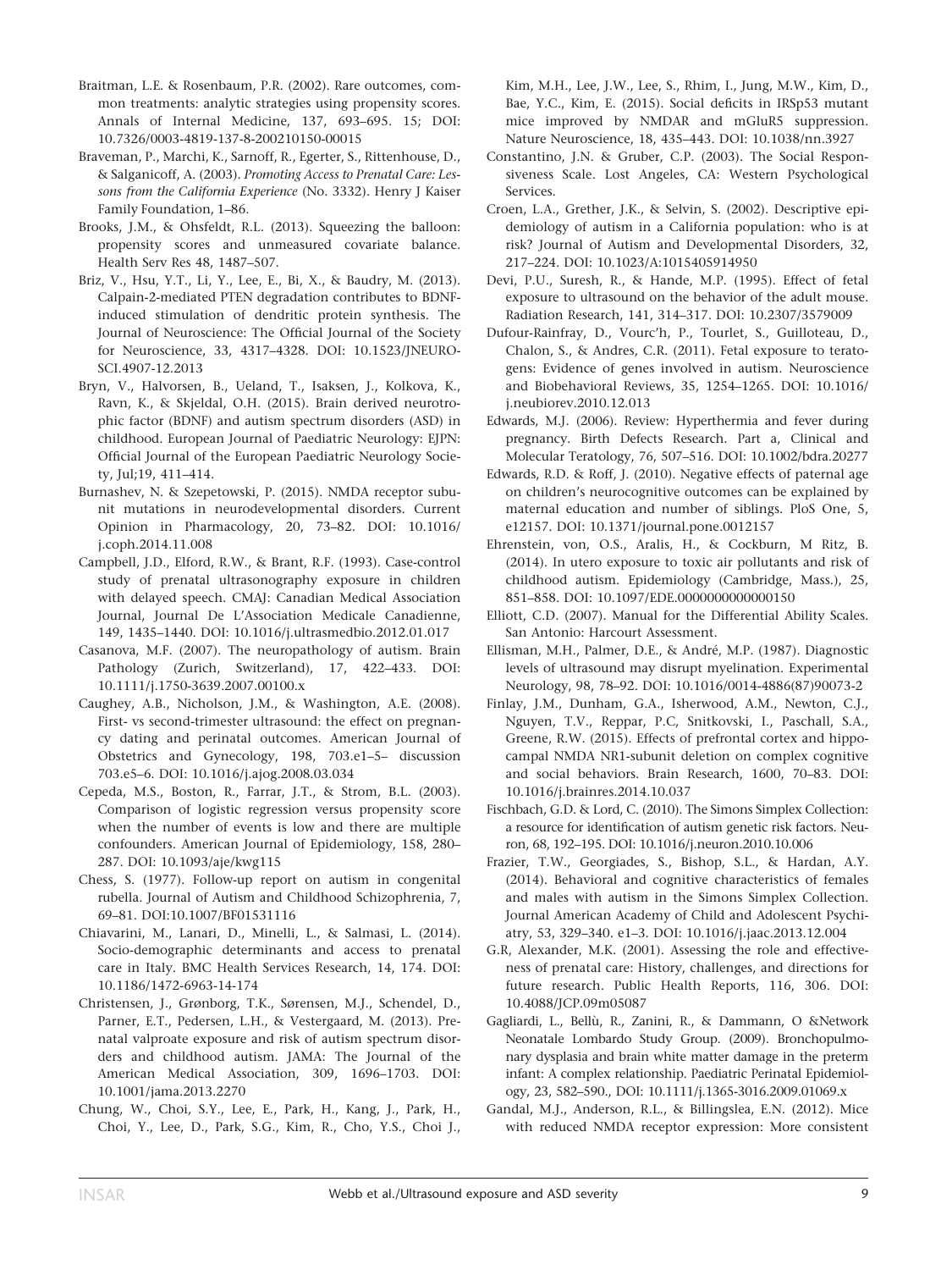with autism than schizophrenia? Genes, 11, 740–750. DOI: [10.1111/j.1601-183X.2012.00816.x](info:doi/10.1111/j.1601-183X.2012.00816.x).

- Girirajan, S., Brkanac, Z., Coe, B.P., Baker, C., Vives, L., Vu, T.H., Shafer, N., Bernier, R., Ferrero, G.B., Silengo, M., Warren, S.T., Moreno, C.S., Fichera, M., Romano, C., Raskind, W.H., Eichler, E.E. (2011). Relative burden of large CNVs on a range of neurodevelopmental phenotypes. PLoS Genetics, 7, e1002334. DOI: [10.1371/journal.pgen.1002334](info:doi/10.1371/journal.pgen.1002334)
- Girirajan, S., Johnson, R.L., Tassone, F., Balciuniene, J., Katiyar, N., Fox, K., Baker, C., Srikanth, A., Yeoh, K.H., Khoo S.J., Nauth, T.B., Hansen, R., Ritchie, M., Hertz-Picciotto, I., Eichler, E.E., Pessah, I.N., Selleck, S.B. (2013). Global increases in both common and rare copy number load associated with autism. Human Molecular Genetics, 22, 2870–2880. DOI: [10.1093/hmg/ddt136](info:doi/10.1093/hmg/ddt136)
- Girirajan, S., Rosenfeld, J.A., Coe, B.P., Parikh, S., Friedman, N., Goldstein, A., Filipink, R.A., McConnell, J.S., Angle B., Meschino, W.S., Nezarati, M.M., Asamoah, A., Jackson, K.E., Gowans, G.C., Martin, J.A., Carmany, E.P., Stockton, D.W., Schnur, R.E., Penney, L.S., Martin, D.M., Raskin, S., Leppig, K., Thiese, H., Smith, R., Aberg, E., Niyazov, D.M., Escobar, L.F., El-Khechen, D., Johnson, K.D., Lebel, R.R., Siefkas, K., Ball, S., Shur, N., McGuire, M., Brasington, C.K., Spence, J.E., Martin, L.S., Clericuzio, C., Ballif, B.C., Shaffer, L.G., Eichler, E.E. (2012). Phenotypic heterogeneity of genomic disorders and rare copy-number variants. The New England Journal of Medicine, 367, 1321–1331. DOI: [10.1056/NEJMoa1200395](info:doi/10.1056/NEJMoa1200395)
- Glynn, R.J., Schneeweiss, S., & Stürmer, T. (2006). Indications for propensity scores and review of their use in pharmacoepidemiology. Basic and Clinical Pharmacology and Toxicology, 98, 253–259. DOI: [10.1111/j.1742-7843.2006.pto\\_293.x](info:doi/10.1111/j.1742-7843.2006.pto_293.x)
- Goldin, A.B., Sawin, R.S., Garrison, M.M., Zerr, D.M., & Christakis, D.A. (2007). Aminoglycoside-based tripleantibiotic therapy versus monotherapy for children with ruptured appendicitis. Pediatrics, 119, 905–911. DOI: [10.1542/](info:doi/10.1542/peds.2006-2040) [peds.2006-2040](info:doi/10.1542/peds.2006-2040).
- Gotham, K., Risi, S., Pickles, A., & Lord, C. (2007). The Autism Diagnostic Observation Schedule: revised algorithms for improved diagnostic validity. Journal of Autism and Developmental Disorders, 37, 613–627. DOI: 1010.1007/s10803- 009-0915-0
- Grether, J.K., Li, S.X., Yoshida, C.K., & Croen, L.A. (2010). Antenatal ultrasound and risk of autism spectrum disorders. Journal of Autism and Developmental Disorders, 40, 238– 245. DOI: [10.1007/s10803-009-0859-4](info:doi/10.1007/s10803-009-0859-4)
- Gudex, C., Nielsen, B.L., & Madsen, M. (2006). Why women want prenatal ultrasound in normal pregnancy. Ultrasound in Obstetrics & Gynecology: The Official Journal of the International Society of Ultrasound in Obstetrics and Gynecology, 27, 145–150. DOI: [10.1002/uog.2646](info:doi/10.1002/uog.2646)
- Houston, L.E., Allsworth, J., & Macones, G.A. (2011). Ultrasound is safe... right?: Resident and maternal-fetal medicine fellow knowledge regarding obstetric ultrasound safety. Journal of Ultrasound in Medicine: Official Journal of the American Institute of Ultrasound in Medicine, 30, 21–27. DOI:[10.1213/ANE.0b013e31821c36d4](info:doi/10.1213/ANE.0b013e31821c36d4)
- Houston, L.E., Odibo, A.O., & Macones, G.A. (2009). The safety of obstetrical ultrasound: A review. Prenatal Diagnosis, 29, 1204–1212. DOI: [10.1002/pd.2392](info:doi/10.1002/pd.2392)
- Ivarsson, S.A., Bjerre, I., Vegfors, P., & Ahlfors, K. (1990). Autism as one of several disabilities in two children with congenital cytomegalovirus infection. Neuropediatrics, 21, 102–103.<http://doi.org/10.1055/s-2008-1071471>
- Jacquemont, S., Coe, B.P., Hersch, M., Duyzend, M.H., Krumm, N., Bergmann, S., Beckmann, J.S., Rosenfeld, J.A., Eichler, E.E. (2014). A higher mutational burden in females supports a "female protective model" in neurodevelopmental disorders. American Journal of Human Genetics, 94, 415–425. DOI: [10.1016/j.ajhg.2014.02.001](info:doi/10.1016/j.ajhg.2014.02.001)
- Jensh, R.P., Lewin, P.A., Poczobutt, M.T., Goldberg, B.B., Oler, J., Goldman, M., & Brent, R.L. (1995). Effects of prenatal ultrasound exposure on adult offspring behavior in the Wistar rat. Proceedings of the Society for Experimental Biology Medicine, 210, 171–179. DOI: [10.3181/00379727-210-43937](info:doi/10.3181/00379727-210-43937)
- Johnson, C.P. & Myers, S.M., American Academy of Pediatrics Council on Children With Disabilities. (2007). Identification and evaluation of children with autism spectrum disorders. Pediatrics, 120, 1183–1215. DOI: [10.1542/peds.2007-](info:doi/10.1542/peds.2007-2361) [2361](info:doi/10.1542/peds.2007-2361)
- Kalkbrenner, A.E., Schmidt, R.J., & Penlesky, A.C. (2014). Environmental chemical exposures and autism spectrum disorders: a review of the epidemiological evidence. Current Problems in Pediatric and Adolescent Health Care, 44, 277– 318. DOI: [10.1016/j.cppeds.2014.06.001](info:doi/10.1016/j.cppeds.2014.06.001)
- Kasarpalkar, N.J., Kothari, S.T., & Dave, U.P. (2014). Brain-Derived Neurotrophic Factor in children with Autism Spectrum Disorder. Annals of Neurosciences, 21, 129–133. DOI: [10.5214/ans.0972.7531.210403](info:doi/10.5214/ans.0972.7531.210403)
- Kieler, H., Axelsson, O., Haglund, B., Nilsson, S., & Salvesen, K.A. (1998a). Routine ultrasound screening in pregnancy and the children's subsequent handedness. Early Human Development, 50, 233–245. DOI[:10.1016/S0378-](info:doi/10.1016/S0378-3782(97)00097-2) [3782\(97\)00097-2](info:doi/10.1016/S0378-3782(97)00097-2)
- Kieler, H., Cnattingius, S., Palmgren, J., & Haglund, B. (2002). First trimester ultrasound scans and left-handedness. Epidemiology and Psychiatric Sciences, 13, 370. DOI: [10.1002/](info:doi/10.1002/uog.8962) [uog.8962](info:doi/10.1002/uog.8962)
- Kieler, H., Hellberg, D., Nilsson, S., Waldenström, U., & Axelsson, O. (1998b). Pregnancy outcome among nonparticipants in a trial on ultrasound screening. Ultrasound in Obstetrics & Gynecology: The Official Journal of the International Society of Ultrasound in Obstetrics and Gynecology, 11, 104–109. DOI: [10.1046/j.1469-0705.1998.1102](info:doi/10.1046/j.1469-0705.1998.11020104.x) [0104.x](info:doi/10.1046/j.1469-0705.1998.11020104.x)
- Klei, L., Sanders, S.J., Murtha, M.T., Hus, V., Lowe, J.K., Willsey, A.J, Moreno-De-Luca, D., Fombonne, E., Geschwind, D., Grice, D.E., Ledbetter, D.H., Lord, C., Mane, S.M., Martin, C.L., Martin, D.M., Morrow, E.M., Walsh, C.A., Melhem, N.M., Chaste, P., Sutcliffe, J.S., State, M.W., Cook, E.H., Roeder, K., Devlin, B. (2012). Common genetic variants, acting additively, are a major source of risk for autism. Molecular Autism, 3, 9. DOI: [10.1186/2040-2392-3-9](info:doi/10.1186/2040-2392-3-9)
- Koh, J.Y., Lim, J.S., Byun, H.R., & Yoo, M.H. (2014). Abnormalities in the zinc-metalloprotease-BDNF axis may contribute to megalencephaly and cortical hyperconnectivity in young autism spectrum disorder patients. Molecular Brain, 7, 64. DOI: [10.1186/s13041-014-0064-z](info:doi/10.1186/s13041-014-0064-z)
- Kundakovic, M., Gudsnuk, K., Herbstman, J.B., Tang, D., Perera, F.P., & Champagne, F.A. (2015). DNA methylation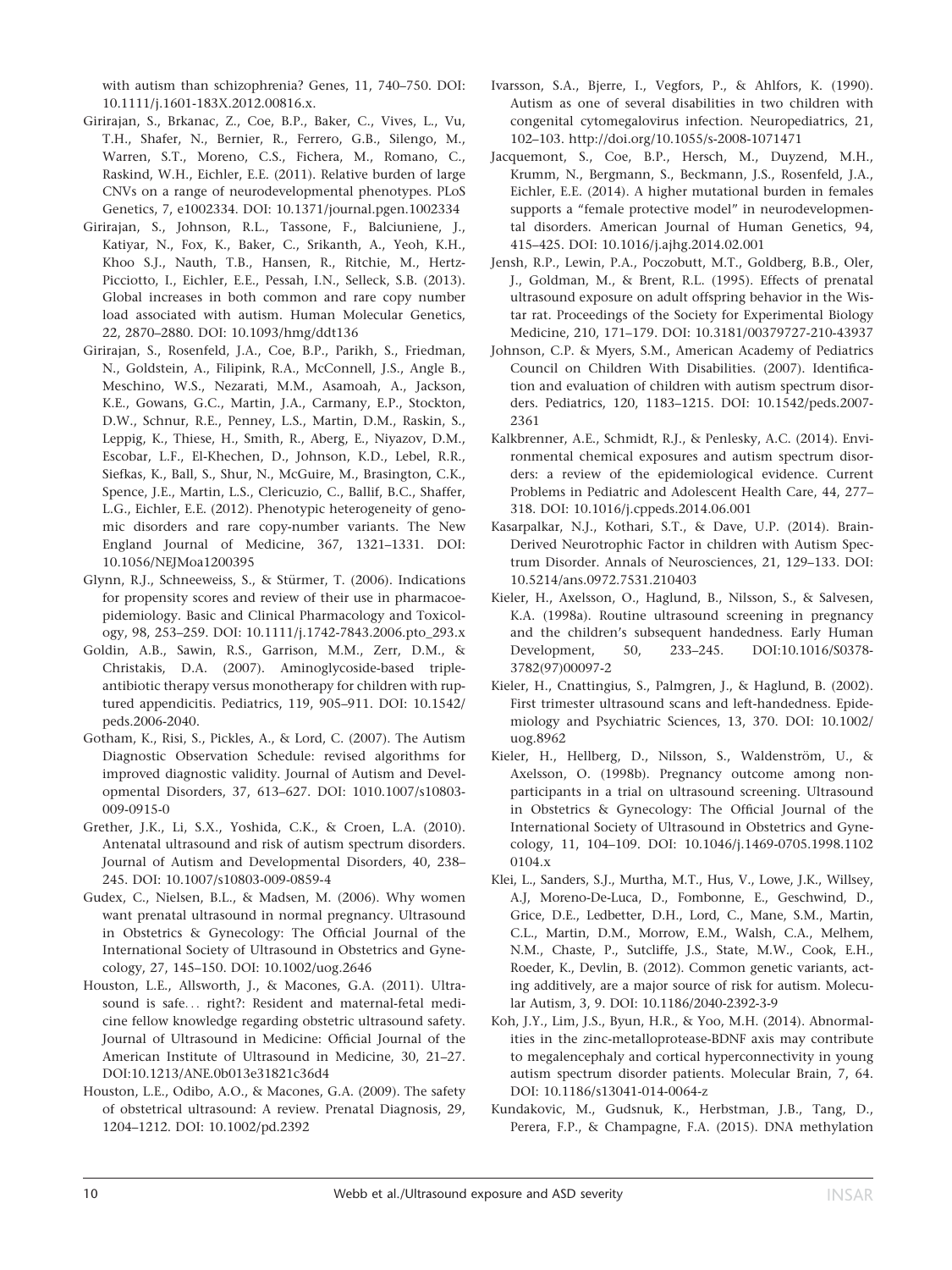of BDNF as a biomarker of early-life adversity. Proceedings of the National Academy of Sciences, 112, 6807–6813. 201408355. DOI: [10.1073/pnas.1408355111](info:doi/10.1073/pnas.1408355111)

- Kurth, T., Walker, A.M., Glynn, R.J., Chan, K.A., Gaziano, J.M., Berger, K., & Robins, J.M. (2006). Results of multivariable logistic regression, propensity matching, propensity adjustment, and propensity-based weighting under conditions of nonuniform effect. American Journal of Epidemiology, 163, 262–270. DOI: [10.1093/aje/kwj047](info:doi/10.1093/aje/kwj047)
- Lee, B.K., Magnusson, C., Gardner, R.M., Blomström, S., Newschaffer, C.J., Burstyn, I., Karlsson, H., Dalman, C., (2014). Maternal hospitalization with infection during pregnancy and risk of autism spectrum disorders. Brain, Behavior, and Immunity, 44, 100–105. DOI: [10.1016/j.bbi.2014.09.001](info:doi/10.1016/j.bbi.2014.09.001)
- Lee, E.J., Choi, S.Y., & Kim, E. (2015). NMDA receptor dysfunction in autism spectrum disorders. Current Opinion in Pharmacology, 20, 8–13. DOI: [10.1016/j.coph.2014.10.007](info:doi/10.1016/j.coph.2014.10.007)
- Lewis, M. & Kim, S.J. (2009). The pathophysiology of restricted repetitive behavior. Journal of Neurodevelopmental Disorders, 1, 114–132. DOI: [10.1007/s11689-009-9019-6](info:doi/10.1007/s11689-009-9019-6)
- Li, P., Wang, P.J., & Zhang, W. (2015). Prenatal exposure to ultrasound affects learning and memory in young rats. Ultrasound in Medicine & Biology, 41, 644–653. DOI: [10.1016/j.ultrasmedbio.2014.09.015](info:doi/10.1016/j.ultrasmedbio.2014.09.015)
- Liu, Y., Li, X.N., Sun, X.R., Liu, Q.L., Zha, S.W., Chen, Y.-H., Mao, C.T., Xu, X.Y. (2015). Prenatal and neonatal risk factors associated with children's developmental status at ages 4-7: Lessons from the Jiangsu China birth defects prevention cohort. Child: Care, Health and Development, DOI: [10.1111/cch.12225](info:doi/10.1111/cch.12225)
- Lord, C., Risi, S., Lambrecht, L., Cook, E.H., Leventhal, B.L., DiLavore, P.C., Pickles, A., Rutter, M. (2000). The autism diagnostic observation schedule-generic: a standard measure of social and communication deficits associated with the spectrum of autism. Journal of Autism and Developmental Disorders, 30, 205–223. DOI: [10.1023/A:1005592401947](info:doi/10.1023/A:1005592401947)
- Lord, C., Rutter, M., & Le Couteur, A. (1994). Autism Diagnostic Interview-Revised: a revised version of a diagnostic interview for caregivers of individuals with possible pervasive developmental disorders. J Autism Dev Disord, 24, 659–685. DOI: [10.1007/BF02172145](info:doi/10.1007/BF02172145)
- Louhivuori, V., Vicario, A., Uutela, M., Rantamäki, T., Louhivuori, L.M., Castrén, E., Tongiorgi, E., Akerman, K.E., Castrén, M.L. (2011). BDNF and TrkB in neuronal differentiation of Fmr1-knockout mouse. Neurobiology of Disease, 41, 469–480. DOI: [10.1016/j.nbd.2010.10.018](info:doi/10.1016/j.nbd.2010.10.018)
- Lund, L.H., Svennblad, B., Melhus, H., Hallberg, P., Dahlström, U., & Edner, M. (2013). Association of spironolactone use with all-cause mortality in heart failure: a propensity scored cohort study. Circulation Heart Failure, 6, 174–183. DOI: [10.1161/CIRCHEARTFAILURE.112.000115](info:doi/10.1161/CIRCHEARTFAILURE.112.000115)
- Malkova, N.V., Yu, C.Z., Hsiao, E.Y., Moore, M.J., & Patterson, P.H. (2012). Maternal immune activation yields offspring displaying mouse versions of the three core symptoms of autism. Brain, Behavior, and Immunity, 26, 607–616. DOI: [10.1016/j.bbi.2012.01.011](info:doi/10.1016/j.bbi.2012.01.011)
- Mazina, V., Gerdts, J., Trinh, S., Ankenman, K., Ward, T., Dennis, M.Y., Girirajan, S., Eichler, E.E., Bernier, R. (2015). Epigenetics of Autism-related Impairment: Copy Number Variation and Maternal Infection. Journal of Developmental

and Behavioral Pediatrics, 36, 61–67. DOI: [10.1097/](info:doi/10.1097/DBP.0000000000000126) [DBP.0000000000000126](info:doi/10.1097/DBP.0000000000000126)

- McCanlies, E.C., Fekedulegn, D., Mnatsakanova, A., Burchfiel, C.M., Sanderson, W.T., Charles, L.E., & Hertz-Picciotto, I. (2012). Parental occupational exposures and autism spectrum disorder. Journal of Autism and Developmental Disorders, 42, 2323–2334. DOI: [10.1007/s10803-012-1468-1](info:doi/10.1007/s10803-012-1468-1)
- McClintic, A.M., King, B.H., Webb, S.J., & Mourad, P.D. (2013). Mice exposed to diagnostic ultrasound in utero are less social and more active in social situations relative to controls. Autism Research: Official Journal of the International Society for Autism Research, 7, 295–304. DOI: [10.1002/aur.1349](info:doi/10.1002/aur.1349)
- Meizner, I. (2012). What do doctors understand regarding ultrasound safety during pregnancy? Harefuah, 151, 234–6– 252. DOI: [10.1002/pd.2392.](info:doi/10.1002/pd.2392)
- Miller, M.T., Strömland, K., Ventura, L., & Johansson, M. (2005). Autism associated with conditions characterized by developmental errors in early embryogenesis: a mini review. International Journal of Developmental Neuroscience, 23, 201–2019. ( DOI: [10.1016/j.ijdevneu.2004.06.007](info:doi/10.1016/j.ijdevneu.2004.06.007)
- Milunsky, A., Ulcickas, M., Rothman, K.J., Willett, W., Jick, S.S., & Jick, H. (1992). Maternal heat exposure and neural tube defects. JAMA: The Journal of the American Medical Association, 268, 882–885. DOI: [10.1001/](info:doi/10.1001/jama.1992.03490070064043) [jama.1992.03490070064043](info:doi/10.1001/jama.1992.03490070064043)
- Moretti, M.E., Bar-Oz, B., Fried, S., & Koren, G. (2005). Maternal hyperthermia and the risk for neural tube defects in offspring: systematic review and meta-analysis. Epidemiology (Cambridge, Mass.), 16, 216–219. DOI: [10.1097/](info:doi/10.1097/01.ede.0000152903.55579.15) [01.ede.0000152903.55579.15](info:doi/10.1097/01.ede.0000152903.55579.15)
- Mourad, P.D. (2012). Therapeutic Ultrasound, with an Emphasis on Applications to the Brain. In K., Nakamura & S., Ueha (Eds.), Ultrasounic Transducers - Material Desgin and Applications (pp. 545–568). Woodhead Publishing Ltd.
- Myers, R.A., Casals, F., Gauthier, J., Hamdan, F.F., Keebler, J., Boyko, A.R., Bustamante, C.D., Piton, A.M., Spiegelman, D., Henrion, E., Zilversmit, M., Hussin, J., Quinlan, J., Yang, Y., Lafrenière, R.G., Griffing, A.R., Stone, E.A., Rouleau, G.A., Awadalla, P. (2011). A population genetic approach to mapping neurological disorder genes using deep resequencing. PLoS Genetics, 7, e1001318. DOI: [10.1371/journal.pgen.1001318](info:doi/10.1371/journal.pgen.1001318)
- Newnham, J.P., Doherty, D.A., Kendall, G.E., Zubrick, S.R., Landau, L.L., & Stanley, F.J. (2004). Effects of repeated prenatal ultrasound examinations on childhood outcome up to 8 years of age: follow-up of a randomised controlled trial. Lancet, 364, 2038–2044. DOI: [10.1016/S0140-6736\(04\)17516-8](info:doi/10.1016/S0140-6736(04)17516-8)
- Noonan, K., Corman, H., Schwartz-Soicher, O., & Reichman, N.E. (2012). Effects of prenatal care on child health at age 5. Maternal and Child Health Journal, 17, 189–199. DOI: [10.1007/s10995-012-0966-2](info:doi/10.1007/s10995-012-0966-2)
- O'Keeffe, D.F. & Abuhamad, A. (2013). Obstetric ultrasound utilization in the United States: Data from various health plans. Seminars in Perinatology, 37, 292–294. DOI: [10.1053/j.semperi.2013.06.003](info:doi/10.1053/j.semperi.2013.06.003)
- Olson, J.E., Shu, X.O., Ross, J.A., Pendergrass, T., & Robison, L.L. (1997). Medical record validation of maternally reported birth characteristics and pregnancy-related events: a report from the Children's Cancer Group. Am J Epidemiol., 145, 58–67.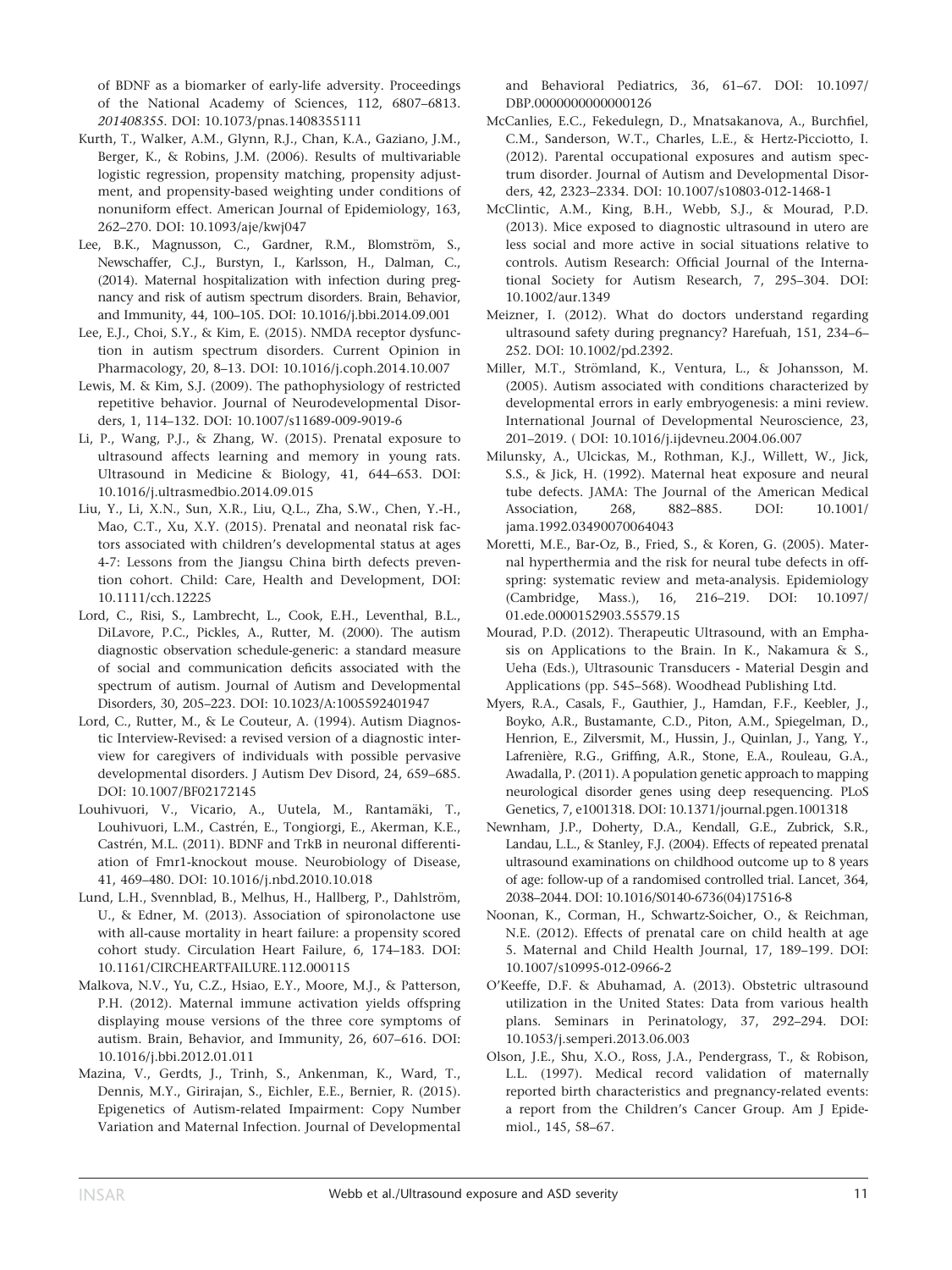- O'Roak, B.J., Deriziotis, P., Lee, C., Vives, L., Schwartz, J.J., Girirajan, S., Karakoc, E., Mackenzie, A.P., Ng, S.B., Baker C., Rieder, M.J., Nickerson, D.A., Bernier, R., Fisher, S.E., Shendure, J., Eichler, E.E. (2011). Exome sequencing in sporadic autism spectrum disorders identifies severe de novo mutations. Nature Genetics, 43, 585–589. DOI: [10.1038/](info:doi/10.1038/ng.835) [ng.835](info:doi/10.1038/ng.835)
- O'Roak, B.J., Vives, L., Fu, W., Egertson, J.D., Stanaway, I.B., Phelps, I.G., Carvill, G., Kumar, A., Lee, C., Ankenman K,Munson, J., Hiatt, J.B., Turner, E.H., Levy, R., O'Day, D.R., Krumm, N., Coe, B.P., Martin, B.K., Borenstein, E., Nickerson D.A., Mefford, H.C., Doherty, D., Akey, J.M., Bernier, R., Eichler, E.E., Shendure, J. (2012). Multiplex targeted sequencing identifies recurrently mutated genes in autism spectrum disorders. Science, 338, 1619–1622. DOI: [10.1126/science.1227764](info:doi/10.1126/science.1227764)
- Ouyang, Q., Lizarraga, S.B., Schmidt, M., Yang, U., Gong, J., Ellisor, D., Kauer, J.A., Morrow, E.M. (2013). Christianson syndrome protein NHE6 modulates TrkB endosomal signaling required for neuronal circuit development. Neuron, 80, 97–112. DOI: [10.1016/j.neuron.2013.07.043](info:doi/10.1016/j.neuron.2013.07.043)
- Pati, S., Hashim, K., Brown, B., Fiks, A.G., & Forrest, C.B. (2011). Early identification of young children at risk for poor academic achievement: preliminary development of a parent-report prediction tool. BMC Health Services Research, 11, 197. DOI: [10.1186/1472-6963-11-197](info:doi/10.1186/1472-6963-11-197)
- Patterson, P.H. (2011). Maternal infection and immune involvement in autism. Trends in Molecular Medicine, 17, 389–394. DOI: [10.1016/j.molmed.2011.03.001](info:doi/10.1016/j.molmed.2011.03.001)
- Pinto, D., Delaby, E., Merico, D., Barbosa, M., Merikangas, A., Klei, L., Thiruvahindrapuram, B., Xu, X., Ziman, R., Wang, Z., Vorstman, J.A., Thompson, A., Regan, R., Pilorge, M., Pellecchia, G., Pagnamenta, A.T., Oliveira, B., Marshall, C.R., Magalhaes, T.R., Lowe, J.K., Howe, J.L., Griswold, A.J., Gilbert, J., Duketis, E., Dombroski, B.A., De Jonge, M.V., Cuccaro, M., Crawford, E.L., Correia, C.T., Conroy, J., Conceição, I.C., Chiocchetti, A.G., Casey, J.P., Cai, G., Cabrol, C., Bolshakova, N., Bacchelli, E., Anney, R., Gallinger, S., Cotterchio, M., Casey, G., Zwaigenbaum, L., Wittemeyer, K., Wing, K., Wallace, S., van Engeland, H., Tryfon, A., Thomson, S., Soorya, L, Rogé, B., Roberts, W., Poustka, F., Mouga, S., Minshew, N., McInnes, L.A., McGrew, S.G., Lord, C., Leboyer, M., Le Couteur, A.S., Kolevzon, A., Jiménez González, P., Jacob, S., Holt, R., Guter S., Green, J., Green, A., Gillberg, C., Fernandez, B.A., Duque, F., Delorme, R., Dawson, G., Chaste, P., Café, C., Brennan, S., Bourgeron, T., Bolton, P.F., Bölte, S., Bernier, R., Baird, G., Bailey, A.J., Anagnostou, E., Almeida, J., Wijsman, E.M., Vieland, V.J., Vicente, A.M., Schellenberg, G.D., Pericak-Vance, M., Paterson, A.D., Parr, J.R., Oliveira, G., Nurnberger, J.I., Monaco, A.P., Maestrini, E., Klauck, S.M., Hakonarson, H., Haines, J.L., Geschwind, D.H., Freitag, C.M., Folstein, S.E., Ennis, S, Coon, H., Battaglia, A., Szatmari, P., Sutcliffe, J.S., Hallmayer, J., Gill, M., Cook, E.H., Buxbaum, J.D., Devlin, B., Gallagher, L., Betancur, C., Scherer, S.W. (2014). Convergence of genes and cellular pathways dysregulated in autism spectrum disorders. American Journal of Human Genetics, 94, 677–694. DOI: [10.1016/j.ajhg.2014.03.018](info:doi/10.1016/j.ajhg.2014.03.018)
- Roberts, E.M. & English, P.B. (2013). Bayesian modeling of time-dependent vulnerability to environmental hazards: an example using autism and pesticide data. Statistics in Medicine, 32, 2308–2319. DOI: [10.1002/sim.5600](info:doi/10.1002/sim.5600)
- Roberts, E.M., English, P.B., Grether, J.K., Windham, G.C., Somberg, L., & Wolff, C. (2007). Maternal residence near agricultural pesticide applications and autism spectrum disorders among children in the California Central Valley. Environmental Health Perspectives, 115, 1482–1489. DOI: [10.1289/ehp.10168](info:doi/10.1289/ehp.10168)
- Robinson, E.B., Lichtenstein, P., Anckarsäter, H., Happé, F., & Ronald, A. (2013). Examining and interpreting the female protective effect against autistic behavior. Proceedings of the National Academy of Sciences, 110, 5258–5262. DOI: [10.1073/pnas.1211070110](info:doi/10.1073/pnas.1211070110)
- Rodier, P.M. (2002). Converging evidence for brain stem injury in autism. Development and Psychopathology, 14, 537– 557. DOI: 10.1017.S0954579402003085
- Salomon, L.J., Alfirevic, Z., Bilardo, C.M., Chalouhi, G., Ghi, T., Kagan, K., Lau, T.K., Papageorghiou, A.T., Raine-Fenning, N.J., Stirnemann, J., Suresh, S., Tabor, A., Timor-Tritsch, I.E., Toi, A., Yeo, G. (2012). ISUOG Practice Guidelines: performance of first-trimester fetal ultrasound scan. Ultrasound in Obstetrics & Gynecology: The Official Journal of the International Society of Ultrasound in Obstetrics and Gynecology, 41, 102–113. DOI: [10.1002/uog.12342](info:doi/10.1002/uog.12342)
- Salvesen, K.A., Vatten, L.J., Bakketeig, L.S., & Eik-Nes, S.H. (1994). Routine ultrasonography in utero and speech development. Ultrasound in Obstetrics & Gynecology: The Official Journal of the International Society of Ultrasound in Obstetrics and Gynecology, 4, 101–103. DOI: [10.1046/](info:doi/10.1046/j.1469-0705.1994.04020101.x) [j.1469-0705.1994.04020101.x](info:doi/10.1046/j.1469-0705.1994.04020101.x)
- Salvesen, K.A., Vatten, L.J., Eik-Nes, S.H., Hugdahl, K., & Bakketeig, L.S. (1993). Routine ultrasonography in utero and subsequent handedness and neurological development. BMJ (Clinical Research Ed.), 307, 159–164. DOI: [10.1136/](info:doi/10.1136/bmj.307.6897.159) [bmj.307.6897.159](info:doi/10.1136/bmj.307.6897.159)
- Sandin, S., Nygren, K.G., Iliadou, A., Hultman, C.M., & Reichenberg, A. (2013). Autism and mental retardation among offspring born after in vitro fertilization. JAMA: The Journal of the American Medical Association, 310, 75–84. DOI: [10.1001/jama.2013.7222](info:doi/10.1001/jama.2013.7222)
- Saunders, J.A., Leitman, V.T., & Suh, J. (2013). Knockout of NMDA Receptors in parvalbumin interneurons recreates autism-like phenotypes. Autism, 6, 69–77. DOI: [10.1002/](info:doi/10.1002/aur.1264) [aur.1264](info:doi/10.1002/aur.1264)
- Schwartzer, J.J., Careaga, M., Onore, C.E., Rushakoff, J.A., Berman, R.F., & Ashwood, P. (2013). Maternal immune activation and strain specific interactions in the development of autism-like behaviors in mice. Translational Psychiatry, 3, e240. DOI: [10.1038/tp.2013.16](info:doi/10.1038/tp.2013.16)
- Sheiner, E., Shoham-Vardi, I., & Abramowicz, J.S. (2007). What do clinical users know regarding safety of ultrasound during pregnancy? Journal of Ultrasound in Medicine: Official Journal of the American Institute of Ultrasound in Medicine, 26, 319–25– quiz 326–7. DOI: [10.1002/pd.2392](info:doi/10.1002/pd.2392)
- Sparrow, S.S. (2011). Vineland Adaptive Behavior Scales. Encyclopedia of Clinical Neuropsychology, 2618–2621, Springer.
- Stativa, E., Rus, A.V., Suciu, N., Pennings, J.S., Butterfield, M.E., Wenyika, R., & Webster, R. (2014). Characteristics and